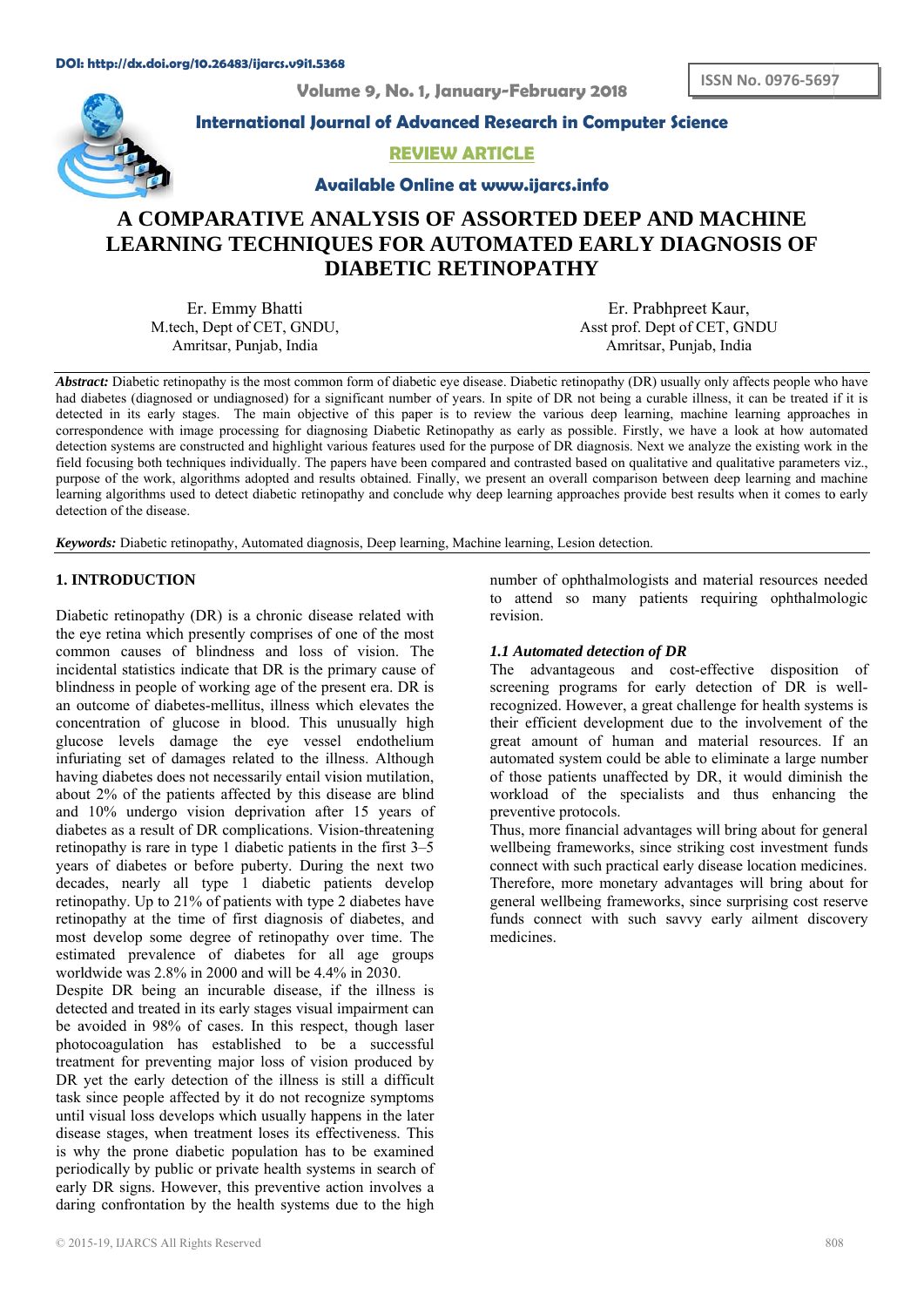

 Fig:- Automated detection of DR flowchart for any random algorithm

The construction of a generic all-inclusive system for the diagnosis of DR may be structurally and logically divided into four general phases, namely Image Quality Assessment, Segmentation of the main anatomical components of the retina viz., optic disc, vascular tree and macula, Detection of lesions produced by DR and lastly Implementation of the expert system as shown in the diagram. Each of these phases produces as a result a logical module of the system which gives support to its underlying modules resulting in a structure with strong unidirectional coupling between modules.

# *1.2 Detection of various lesions produced by DR as an essential step of early DR detection*

 *Detection of microaneurysms*: Microaneurysms are the most primitive signs of DR, hence, their accurate detection and segmentation is of critical importance for automated early DR detection. They look like very small red dots on the retinal surface. On one hand, their invariable shape and color are very clear make these easy to discover but on the other hand their tiny size makes their accurate detection a very challenging task.



Fig:- Detection of microaneurysms: (a) retinography of a patient affected by DR in early stages, (b) the upper image on the right is a fragment of (a), and the bottom image on

the right is the same sub-image with two microaneurysms segmented.

 *Detection of hemorrhages:* Hemorrhages occur due to microaneurysms explosion or breaking of vessels which makes them very unspecific in shape and size, thus their red color is the only distinguishable feature of hemorrhages. Also, tiny hemorrhages may be very difficult to be differentiated from microaneurysms. As a result, the literature is sparse in explicit works for detecting and segmenting only hemorrhages, therefore, a combined segmentation along with microaneurysms known as detection of red lesions is more prevalent in most of the existing works.





Fig:- Detection of hemorrhages: (a) original image of a patient affected by DR, (b) the upper image on the right shows a hemorrhage-containing subimage, and the bottom image on the right shows segmentation of the lesions.

 *Detection of exudates:* These lesions emerge on the retinal surface as yellowish or whitish patches well distinguished from the retinal tissue with variable size. Therefore, attending to exudates features, this lesion produced by DR is comparatively segment. However, this aspect does not underrate the significance of exudates detection since, besides being important for DR detection; it also helps greatly in assessing risk of ME.



 Fig:- Detection of exudates: (a) original image, (b) image with the exudates segmented.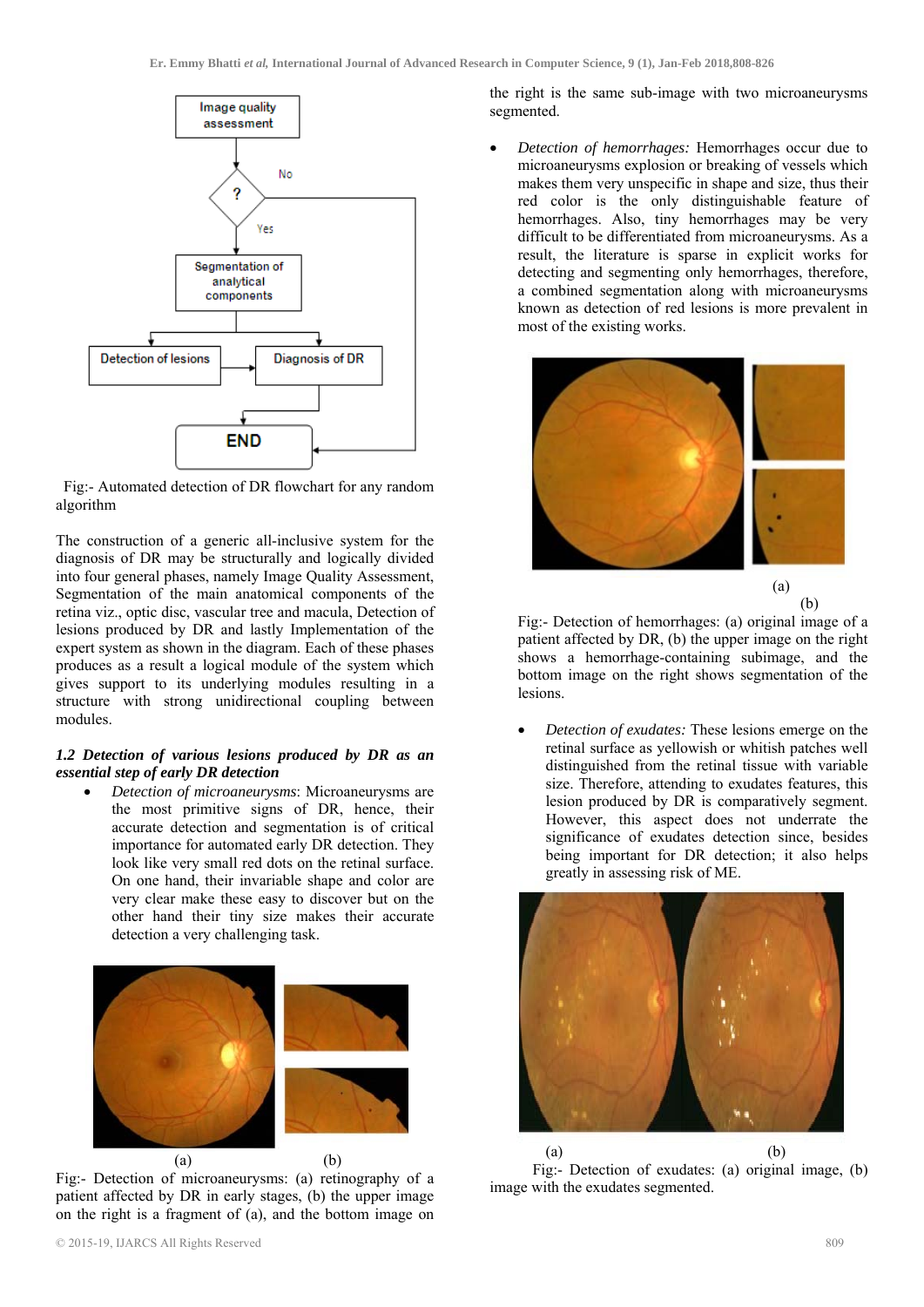#### *1.3 Classification of DR*

Regarding classification of DR, two different approaches have emerged over the years. They may be called: full disease classifications and population screening classifications. The main differences between these classifications are their aim and complexity.

 *Full disease classifications:* Classifications in this category are mainly used by ophthalmologists. They are complex in nature considering a great number of levels of DR condition to cover the entire range of the illness comprehensively. The mentioned classification distinguishes a great number of DR stages grouped into two global stages of severity. The first stage, called Non-proliferative Diabetic Retinopathy (NPDR), refers to the earliest alterations caused by DR in the retina. In this stage, a person affected by DR shows symptoms in the form of microaneurysms, retinal hemorrhages, exudates and cotton wool spots. Vision loss can occur eventually in this stage as a consequence of ME or macular isquemia. On the other hand, the appearance of neovascularization marks the commencement of the second and relentless stage of DR called Proliferative Diabetic Retinopathy (PDR). In this stage, hemorrhages in the vitreous follow, ultimately, culminating into retinal detachment.



Fig:- Full disease classification

 *Population screening classifications:* These classifications are designed for use in large screening programs. They represent a more simplified grading based on the previous ones that allows being more efficient contextually in such programs. The main aim of these classifications is not to grade DR precisely, but to assess when a patient presents the illness in a stage sufficiently qualified in terms of severity to be referred for expert ophthalmological opinion and possible treatment. Typically, these classifications are designed by countries which then analyze their requirements to make screening programs feasible.



Fig:- An example of population screening classification

#### **2. LITERATURE REVIEW**

The existing studies and various researchers have investigated the domain of Automated diagnosis of Diabetic Retinopathy. This review, therefore, is an attempt to critically explore the literature in the area of machine learning and deep learning techniques used for DR detection culminating the process with derivation of a comparison between the two.

#### *2.1 Deep learning Methods*

Deep learning is a new branch of machine learning technology falling under the umbrella term of artificial intelligence. It has an ample potential for health care and may allow the identification of which patients will probable develop a particular disease further probing into and finding among those with a particular condition, which patients need to be seen more often and perhaps treated more assertively and resolution of what specific treatments may be most suitable for these patients. Diabetic retinopathy  $(DR)$  is the quickest developing and a standout amongst the most broadly spread reason for visual deficiency with almost 415 million diabetic patients in danger around the world. On the off chance that distinguished early, the ailment can be dealt with; if not, it can prompt perpetual visual deficiency. Sadly, restorative masters sufficiently skilled to recognize the sickness are not accessible in numerous parts of the world where diabetes is normal. Along these lines, Machine Learning acts the hero here and can enable specialists to recognize patients in require adequately, especially among populaces with deficient administrations. A standout amongst the most widely recognized approaches to distinguish DR is to have a pro look at photos of the back of the eye and rate them for sickness nearness and seriousness. Seriousness is controlled by the kind of sores exhibit (e.g.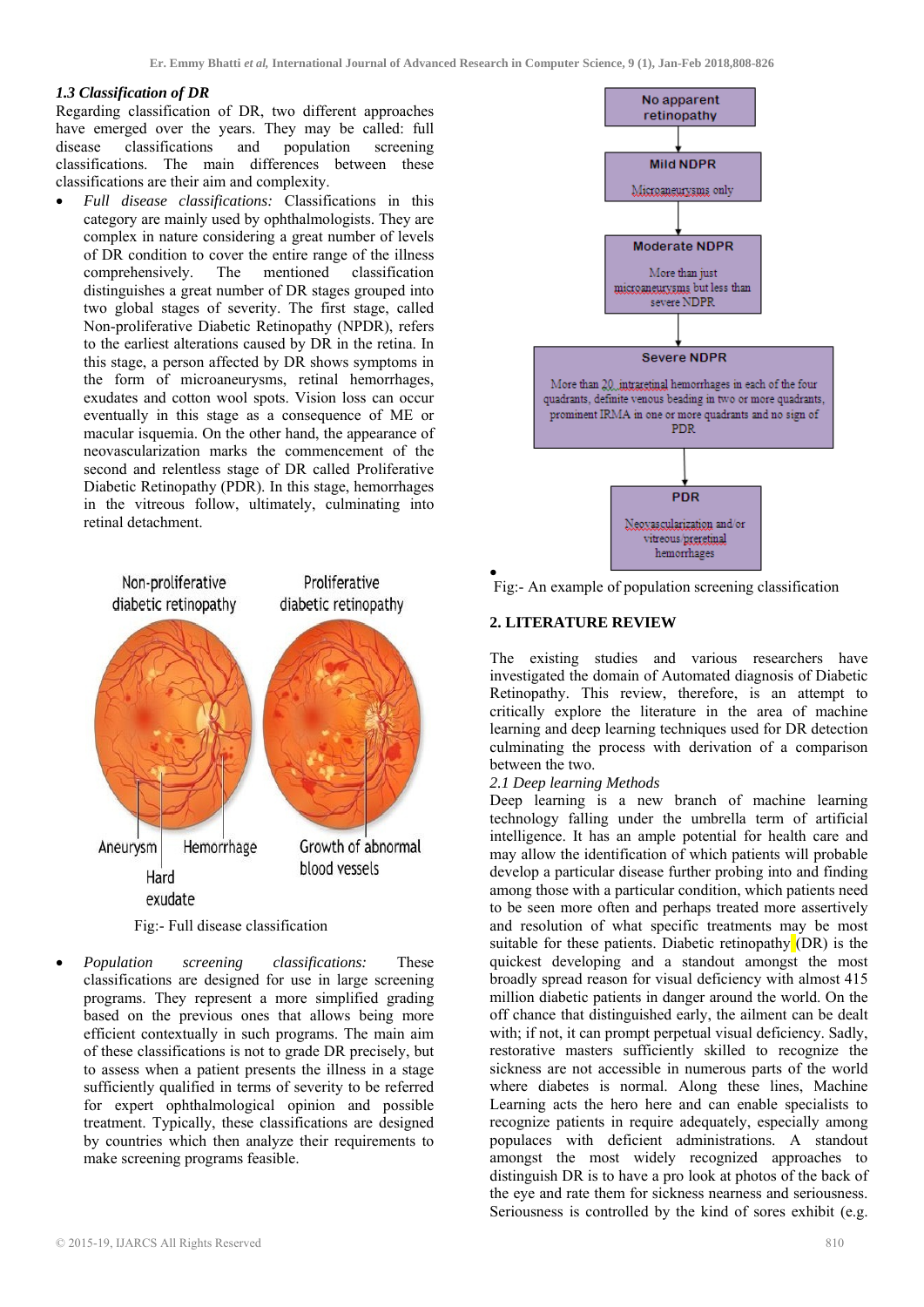in the field.

microaneurysms, hemorrhages, hard exudates, and so forth), which are demonstrative of draining and spillage of liquid in the eye. Elucidation of these photos requires specific preparing, and there are insufficient qualified graders to identify populaces in danger. Computerized DR screening strategies with high precision can gigantically help specialists in assessing more patients and rapidly distinguishing the individuals who require a referral.

*1.1.1 Image understanding with deep convolutional networks: the basis of Deep learning methods for DR detection* 

ConvNets have been applied with remarkable success to the detection, segmentation and recognition of objects and regions in images since the early 2000s. ConvNets were largely desolated by the mainstream computer-vision and machine-learning communities until the ImageNet



1. Fundus photograph acquisition

Fig:-An example of deep learning based algorithm for diabetic retinopathy detection

#### **(Gulshan et al, 2016, Development and Validation of a Deep Learning Algorithm for Detection of Diabetic Retinopathy in Retinal Fundus Photographs)**

The given paper applied deep learning to construct an algorithm for automated detection of diabetic retinopathy along with diabetic macular edema in retinal fundus photographs. Profound convolutional neural system was utilized for picture grouping prepared utilizing a dataset of 128175 retinal pictures reviewed 3 to 7 times for diabetic retinopathy and diabetic macular edema by a board of 54 US authorized ophthalmologists and ophthalmology senior occupants amongst May and December 2015.The calculation was additionally approved in January and February 2016 utilizing 2 isolate datasets. The calculation so created had high affectability and specificity for recognizing referable diabetic retinopathy. Additionally investigate is

important to decide the attainability of applying this setup in the clinical condition. [13]

competition in 2012 where when deep convolutional networks were applied to a data set of about a million images from the web that contained 1,000 different classes, they achieved stunning results, almost cutting down the error rates to half as those of the best competing approaches. This success was a result of the efficient use of GPUs, ReLUs, a new regularization technique called dropout, and techniques to generate more training examples by distorting the existing ones. Hence, ConvNets established themselves as dominant approach for almost all recognition and detection tasks presently and nearly matched human performance on some tasks. Their application to DR detection has brought deep learning to limelight being more efficient and promising than all the methods previously used

2. Automated learning procedure

 **(Jen Hong Tan et al, 2017, Automated Segmentation of Exudates, Hemorrhages, Microaneurysms using Single Convolutional Neural Network)** 

The paper proposes to use a 10-layer convolutional neural network to automatically concurrently segment and differentiate exudates, hemorrhages and micro-aneurysms. Input images were normalized before segmentation. The net is trained in two stages to improve performance. 30,275,903 effective points in the CLEOPATRA database achieving satisfactory results although a drop in sensitivity is observed for hemorrhages and micro-aneurysms. This study shows that it is possible to get a single convolutional neural network to segment such pathological features on a wide range of fundus images with reasonable accuracy. [1]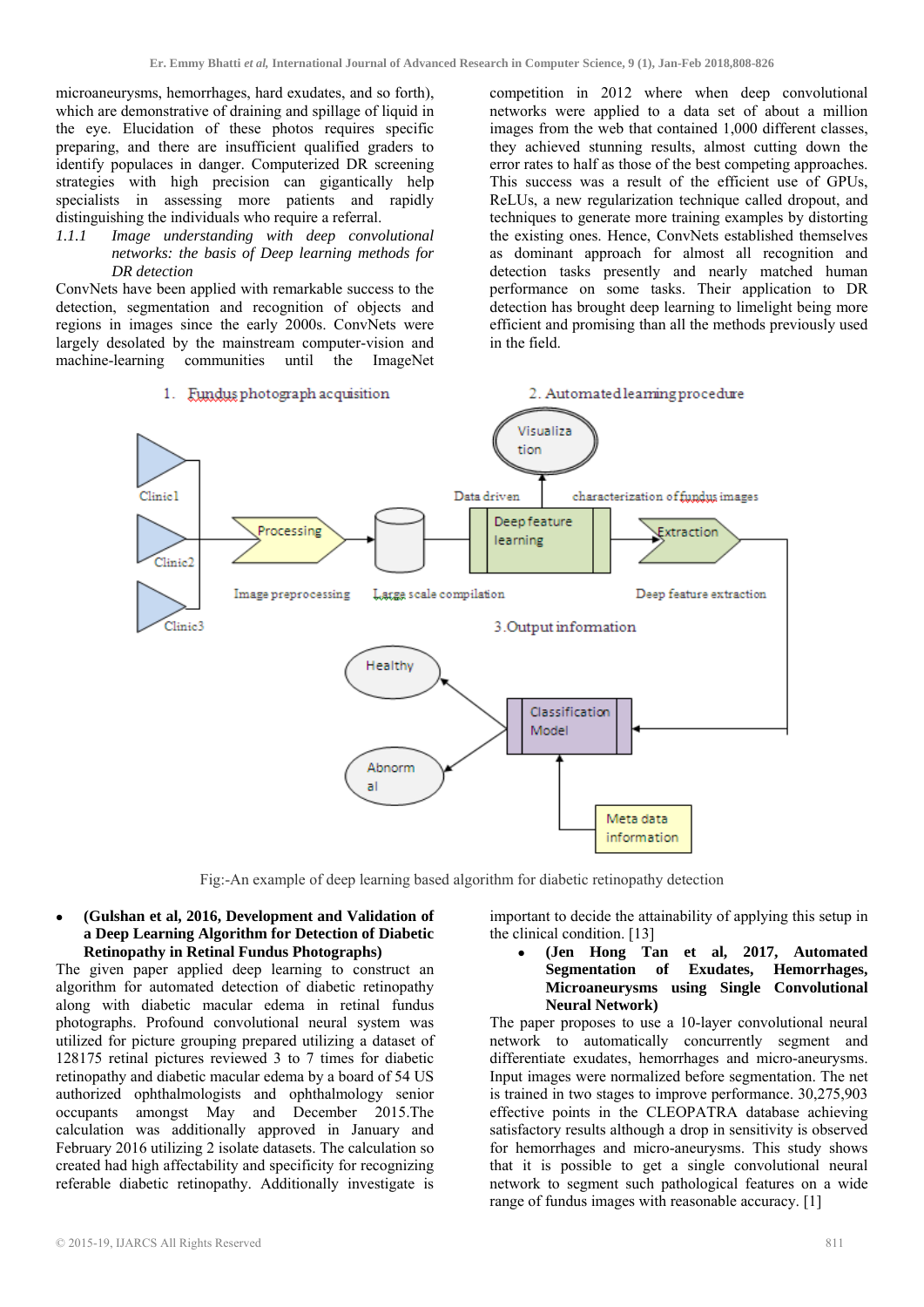# **(Doshi et al, 2016, Diabetic Retinopathy Detection using Deep Convolutional Neural Networks)**

This paper aims at automatic diagnosis of DR into different stages using deep learning. The design and implementation of GPU accelerated deep convolutional neural networks to automatically diagnose has been presented hence classifying high-resolution retinal images into 5 stages of the disease based on severity. Three major CNN models were designed their architectures constructed and the corresponding quadratic kappa was found. The single model achieved an accuracy of 0.386 on a quadratic weighted kappa metric and ensemble of three such similar models resulted in a score of 0.3996. [4]

# **• (Abbas et al, 2017, Automatic acknowledgment of seriousness level for conclusion of diabetic retinopathy utilizing profound visual highlights)**

In this article, a novel programmed acknowledgment framework for arranging diabetic retinopathy (SLDR) in five seriousness levels is created through learning of profound visual highlights (DVFs).However, no pre-or post handling steps were performed. Extraction of DVF highlights was done from each picture by utilizing shading thick in scale-invariant and angle area introduction histogram strategies. Learning included a semi-administered multilayer profound learning calculation alongside another compacted layer and adjusting steps. This SLDR framework was assessed and contrasted and best in class systems utilizing the measures of affectability (SE), specificity (SP) and territory under the accepting working bends (AUC).Around 750 fundus images were analyzed and highly satisfying results were obtained which demonstrated that the proposed SLDR system is appropriate for early detection of DR and provide an effective treatment for prediction type of diabetes.[3]

#### **(Gargeya et al, 2016, Automated Identification of Diabetic Retinopathy Using Deep Learning)**

This paper presents the development followed by an evaluation of a data-driven deep learning algorithm as a diagnostic tool for automated DR detection. The calculation handled shading fundus pictures furthermore ordering them as sound (no retinopathy) or having DR, distinguishing proof of cases pertinent for medicinal referral is likewise done. An aggregate of 75 137 openly accessible fundus pictures from diabetic patients were utilized to prepare and test this model to separate sound fundifrom those with DR. A board of retinal masters decided the ground truth for the given informational index before experimentation. The model was likewise tried utilizing people in general MESSIDOR 2 and E- Ophtha databases for approval reason. Representation of the data learned was finished utilizing a consequently created variation from the norm warm guide. The model accomplished satisfactory and precise outcomes. [7]

# **(Grinsven, 2016, Fast convolutional neural network training using selective data sampling: Application to hemorrhage detection in color fundus images)**

The proposed method provides an improvement and speedup of the CNN trained for medical image analysis tasks by dynamically selecting misclassified negative samples. Heuristic testing of preparing tests is done in light of grouping by the present status of the CNN. Weights are then doled out to the preparation tests. A correlation has likewise

been performed between the two i.e., CNN with (SeS) and without (NSeS) the particular examining technique. Spotlight is on the identification of hemorrhages in shading fundus pictures. Execution was enhanced and attractive and an equivalent zone under bend trademark was acheived on two informational collections. Be that as it may, the SeS CNN factually beat the NSeS CNN on a free test set. [2]

# **(Quellec et al, 2017, Deep Image Mining for Diabetic Retinopathy Screening)**

Here, a generalization of the backpropagation method is proposed in order to train ConvNets that produce highquality heatmaps. The proposed arrangement is connected to diabetic retinopathy (DR) screening in a dataset of just about 90,000 fundus photos from the 2015 Kaggle Diabetic Retinopathy rivalry and a private dataset of very nearly 110,000 photos (e-ophtha). For the undertaking of recognizing referable DR, great location execution was accomplished. Execution was likewise assessed at the picture level and at the sore level in the DiaretDB1 dataset, where the proposed locator prepared to identify referable DR outflanks late calculations prepared to recognize those sores especially, with pixel-level supervision. At the sore level, the proposed identifier beats heatmap age calculations for ConvNets. [5]

# **(Pratt et al, 2016, Convolutional Neural Networks for Diabetic Retinopathy)**

In this paper, CNN approach is proposed to diagnosing DR from digital fundus images along with accurate classification of its severity. A connect with CNN engineering and information expansion is produced which distinguishes highlights, for example, smaller scale aneurysms, exudate and hemorrhages on the retina engaged with the order errand and as a result give a determination naturally without client input. To prepare this system, a top of the line illustrations processor unit (GPU) is utilized on the freely accessible Kaggle dataset with 80,000 pictures which showed amazing outcomes, especially for an abnormal state arrangement assignment. Moreover, 5000 images wre used for validation which also presented suitable results.[6]

# **(Colas E, 2016, Deep learning approach for diabetic retinopathy screening)**

The proposed method called DreamUp Vision uses state-of the art technology based on deep-learning. The given algorithm was trained on over 70,000 labeled retinal images. Images were graded by ophthalmologists as follows: 0 (no retinopathy), 1 (mild non proliferative DR), 2 (moderate non proliferative DR), 3 (severe non proliferative DR) and 4 (proliferative retinopathy). Both left and right eye representation was used. Grading is done for each eye image separately. The algorithm performed quick and reliable detection of irregularities in retinal images, diagnosed their stage of diabetic retinopathy and provided the location of the anomalies detected in the pictures. A patient was considered as referable if the DR stage is between 2 and 4 and nonreferable otherwise. The model is evaluated on over 10,000 fundus images from 5,000 patients taken from the Kaggle DR Detection Challenge dataset, provided by California Healthcare Foundation. [8]

 **(Roy et al, 2017, A novel hybrid approach for severity assessment of diabetic retinopathy in colour fundus images)**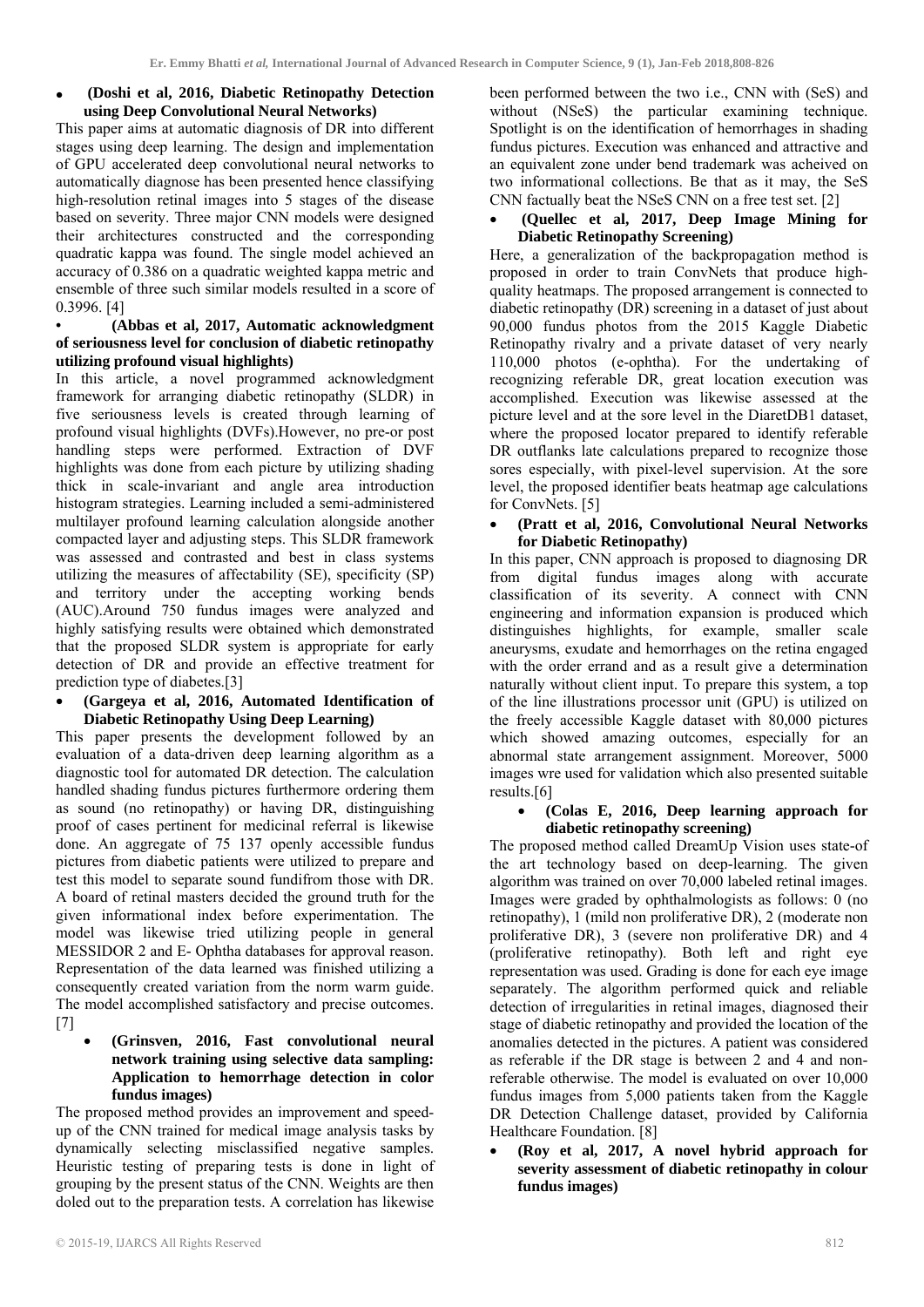In this paper, proposal is to combine CNNs with dictionary based approaches, which integrates pathology specific image representation into the learning framework for an improved classification of DR severity. Both specific and generative pathology histograms were constructed and combined with feature representations extracted from fully connected CNN layers. The results indicated that the proposed method showed noticeable improvement in quadratic kappa score. [9]

 **(Paul et al, 2016, Heterogeneous Modular Deep Neural Network for Diabetic Retinopathy Detection)**  This paper proposes heterogeneous modular deep neural network (DNN) to detect diabetic retinopathy along with the five types of abnormalities. The modular approach gives the advantage to extract class specific features for the classifier, hence, outperforming the classical convolutional neural networks. Moreover, the heterogeneous nature of modular DNN ensures economy of scale in the overall architecture and also provides for extraction of region specific features which further contribute to higher accuracy of detection. The benchmark dataset was used for performing extensive simulation studies and results showed that the proposed approach performs better or at par with other standard approaches. [10]

 **(Takahashi et al, 2017, Applying artificial intelligence to disease staging: Deep learning for improved staging of diabetic retinopathy)** 

The retrospective study analyzed 9,939 posterior pole photographs of 2,740 patients with diabetes. Non-mydriatic 45° field shading fundus photos were taken of four fields in each eye every year at Jichi Medical University between May 2011 and June 2015. An altered completely haphazardly instated GoogLeNet profound learning neural system was prepared on 95% of the photos utilizing manual changed Davis evaluating of three extra nearby photos. The evaluating of 4,709 of the 9,939 back shaft fundus photos was finished utilizing genuine forecasts. Furthermore, 95% of the photos were learned by the altered GoogLeNet. Fundamental result measures were pervasiveness and predisposition balanced Fleiss' kappa (PABAK) of AI arranging of the rest of the 5% of the photos. [11]

**• (Eltanboly et al, 2016, A PC helped demonstrative framework for identifying diabetic retinopathy in optical lucidness tomography pictures)**  The proposed PC helped demonstrative (CAD) framework for identifying diabetic retinopathy (DR) varies from above expressed strategies as it joins novel and productive division and arrangement procedures on optical lucidness tomography (OCT) pictures of the retina. After segmenting 12 distinct retinal layers, three quantitative features (pixelwise curvature, reflectivity and thickness) are extracted each over an own layer showing statistically significant differences of values between normal and diabetic subjects. of the proposed PC helped demonstrative framework for early DR location utilizing the OCT retinal pictures. [12]

# **• (Prentasic et al, 2016, Detection of exudates in fundus photos utilizing profound neural systems and anatomical historic point location combination)**

Aggregate appropriation elements of these highlights are examined by a two-organize trainable profound combination arrangement arrange (DFCN) with heaps of non-cynicism compelled autoencoders (SNCAE) to decide if the subject has DR or not. Both the quantitative and visual evaluations

affirmed the high precision. Profound convolutional neural systems have been utilized for exudate recognition.In order to integrate high level anatomical knowledge about potential exudate locations, output of the convolutional neural network is combined with the output of the optic disc detection and vessel detection procedures. In the validation step using a manually segmented image database, a maximum F1 measure of 0.78 was obtained. This, therefore, has been proven to be an important step in creating automated screening programs for early detection of diabetic retinopathy. [14]

#### **(Prentasic et al, 2015, Detection of Exudates in Fundus Photographs using Convolutional Neural Networks)**

In this paper it is shown that deep convolutional neural networks can be effectively used in order to segment exudates in color fundus photographs. However, the final segmentation result would certainly improve by enhancing the network by using all the available channels and adding some preprocessing and post processing steps because grouping detected pixels in clusters and adding some high level features. [15]

## **(Shan et al, 2016, A deep learning method for microaneurysm detection in fundus images)**

In this paper, a two layered stacked space auto-encoder framework is given for automatic MA detection on fundus images. The SSAE model can capture high level features from pixel level input in an unsupervised learning method. These high level features provides efficiency to the SMC classifier and enable it to detect MA lesions from fundus images with complicated background. The performance before and after fine tuning were compared and it was seen that the fine tuning proved to be helpful in boosting the performance of the patch classification. [16]

# **• (Holly H. Vo et al, 2016, New Deep Neural Nets for Fine-Grained Diabetic Retinopathy Recognition on Hybrid Color Space)**

In this paper, the part of various filter sizes in learning finegrained discriminant highlights is underscored henceforth proposing two profound convolutional neural systems - Combined Kernels with Multiple Losses Network (CKML Net) and VGGNet with Extra Kernel (VNXK), which are a change upon GoogLeNet and VGGNet in setting of DR assignments. Likewise, half and half shading space, LGI, for DR acknowledgment is proposed and finally, exchange learning is connected to take care of the issue of imbalanced dataset. The adequacy of proposed framework is assessed utilizing two thousand test retina datasets: EyePACS and Messidor. [18]

#### **• (Costa et al, 2017, Convolutional Bag of Words for Diabetic Retinopathy Detection from Eye Fundus Images)**

This paper depicts a strategy for Diabetic Retinopathy recognition from eye fundus pictures utilizing a speculation of the Bag-of-Visual-Words (BoVW) technique. The definition of the BoVW includes two neural systems that can be prepared together. Not at all like the BoVW, the proposed show can figure out how to perform include extraction, highlight encoding and order through the grouping blunder. The model accomplishes an enhanced Area Under the Curve (AUC) on the DR2 and Messidor datasets when contrasted with the standard BoVW approach. [17]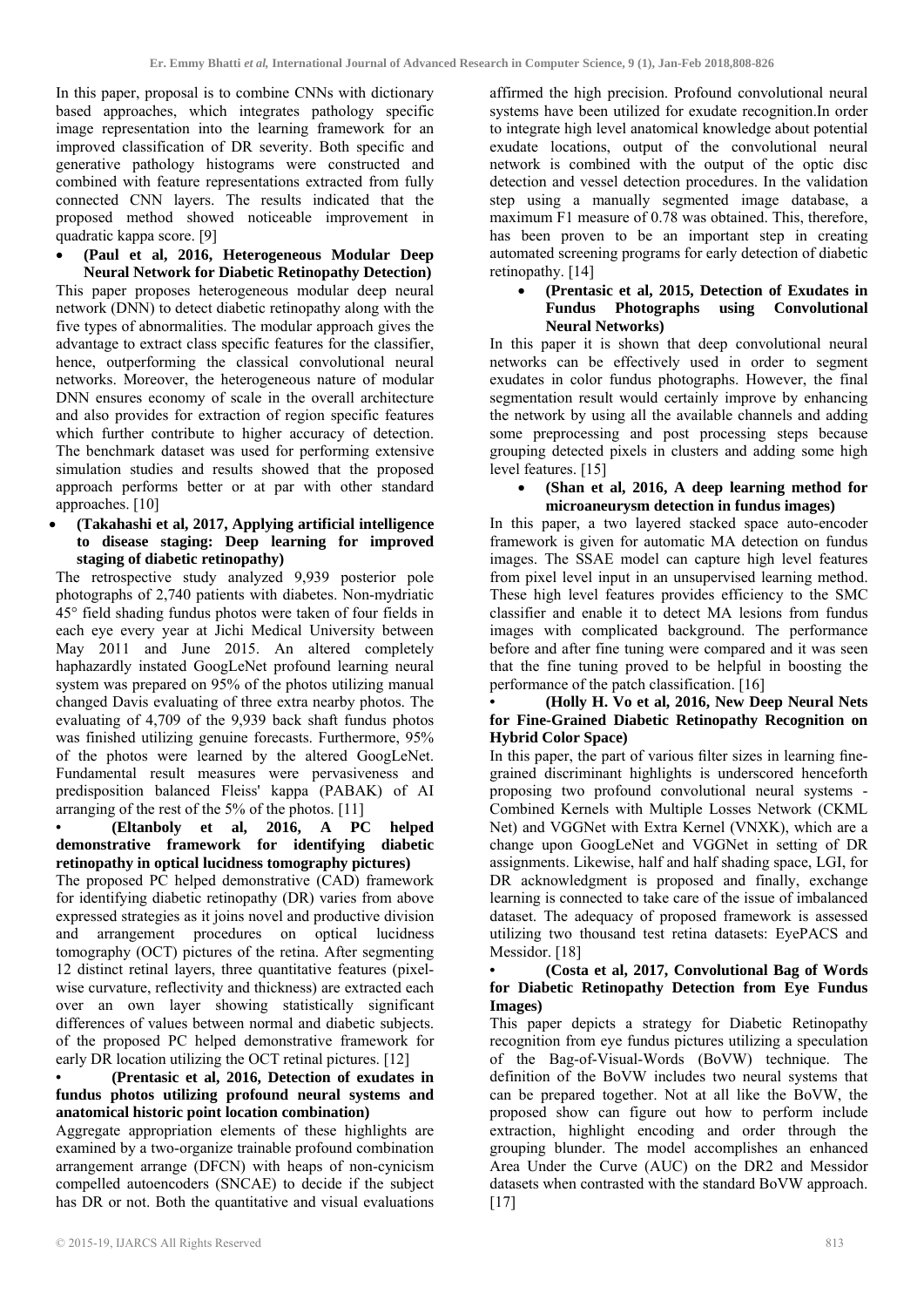| <b>AUTHOR(year)</b>                                    | Journal/Co<br>nference<br><b>Title</b>                                                                                                       | <b>DATASET</b> | <b>PURPOSE</b>                                                                                                                  | <b>METHODS</b>                                                                                                                          | <b>RESULTS</b><br>(parameters)                                                                         | <b>LIMITATIONS</b>                                                                                                                            |
|--------------------------------------------------------|----------------------------------------------------------------------------------------------------------------------------------------------|----------------|---------------------------------------------------------------------------------------------------------------------------------|-----------------------------------------------------------------------------------------------------------------------------------------|--------------------------------------------------------------------------------------------------------|-----------------------------------------------------------------------------------------------------------------------------------------------|
| <b>BASED ON DEEP LEARNING TECHNIQUES</b>               |                                                                                                                                              |                |                                                                                                                                 |                                                                                                                                         |                                                                                                        |                                                                                                                                               |
| Prentasic, pavle<br>et al (2015),<br>$[15]$            | 9th<br>International<br>Symposium<br>on Image<br>and Signal<br>Processing<br>and Analysis<br>(ISPA<br>2015), IEEE                            | <b>DRiDB</b>   | Detection of<br>exudates in<br>fundus images<br>using CNN for<br>early diagnosis<br>of DR                                       | Deep neural<br>networks or<br><b>CNNs</b>                                                                                               | Sensitivity=0.7<br>7ppv=0.77, f-<br>$score=0.77$                                                       | Database is small, final<br>segmentation could be<br>improved                                                                                 |
| Pratt, et<br>al(2016), [6]                             | International<br>Conference<br>On Medical<br>Imaging<br>Understandi<br>ng and<br>Analysis<br>2016                                            | Kaggle         | Diagnose DR<br>from digital<br>fundus images<br>and classying<br>its severity                                                   | Network with<br><b>CNN</b><br>architecture<br>and data<br>augmentation                                                                  | Sensitivity=95<br>$\%$ ,<br>accuracy=75%                                                               | Hard to distinguish b/w mild,<br>moderate and severe cases of<br>DR along with low sensitivity<br>in mild and moderate cases                  |
| Doshi, et<br>al(2016), [4]                             | 2016<br>International<br>Conference<br>on<br>Computing,<br>Analytics<br>and Security<br>Trends<br>(CAST),<br><b>IEEE</b>                     | EyePACS        | DR detection<br>using deep<br><b>CNNs</b>                                                                                       | Deep CNN<br>design,<br>architecture<br>and<br>implementatio<br>n for DR<br>detection and<br>quadratic<br>kappa metric<br>for evaluation | $Accuracy=0.3$<br>86 using single<br>model and<br>accuracy=0.39<br>96 using<br>ensemble of 3<br>models | Using all the channels instead<br>of a single channel to decrease<br>over-fitting, to improve noise<br>reduction, accuracy can be<br>improved |
| Prentasic, et<br>al(2016<br>accepted<br>article), [14] | Computer<br>Methods and<br>Programs in<br>Biomedicine<br>, Elsevier                                                                          | <b>DRiDB</b>   | automated<br>segmentation<br>using CNN in<br>combination<br>with other<br>landmark<br>detectors for<br>early detection<br>of DR | CNN in<br>combination<br>with optic disc<br>detection and<br>vessel<br>detection<br>procedure.                                          | F-measure<br>$=0.78$                                                                                   | final segmentation could be<br>improved, grouping detected<br>pixels in clusters, using all<br>channels                                       |
| Shan et<br>al(2016), [16]                              | <b>2015 IEEE</b><br>First<br>Conference<br>on<br>Connected<br>Health:<br>Applications<br>, Systems<br>and<br>Engineering<br>Technologie<br>S | DiaretDB       | Detection of<br>microaneurys<br>ms for early<br>detection of<br><b>DR</b>                                                       | 2-layered<br>stacked sparse<br>autoencoder<br>framework                                                                                 | $f -$<br>measure=91.3<br>$\%$ ,<br>AUC=96.2%                                                           | Database is small, scope for<br>improvement in<br>characterization of MA lesions                                                              |
| Colas .E<br>(2016), [8]                                | Wiley<br>Online<br>Library                                                                                                                   | Kaggle         | Deep learning<br>approach for<br>DR screening                                                                                   | DreamUp<br>Vision                                                                                                                       | AUROC=0.94<br>6,<br>sensitivity=96.<br>$2\%,$<br>specificity=66.<br>6%                                 | Scope for performance<br>improvement                                                                                                          |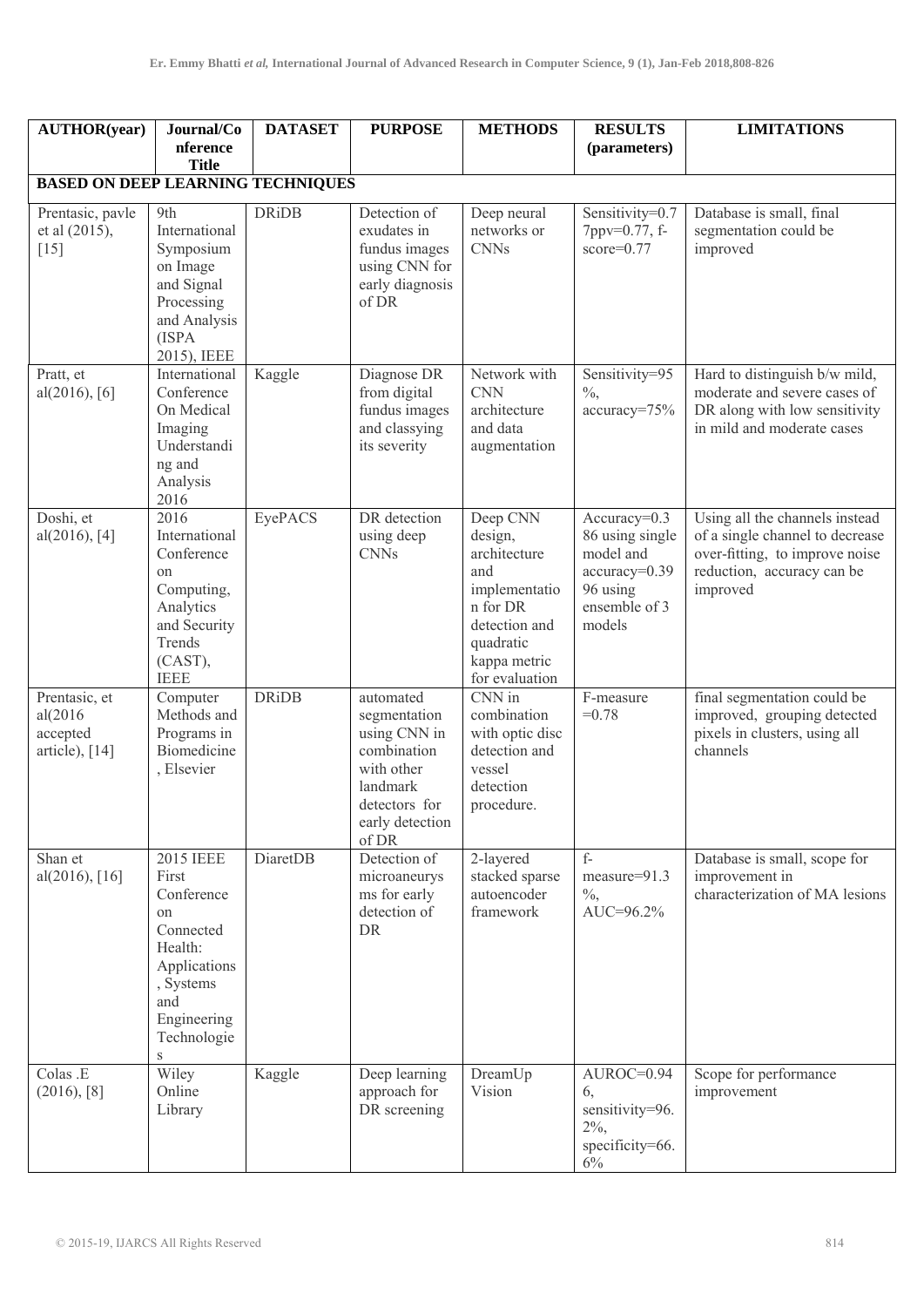| Gulshan et<br>al(2016), [13]                               | Journal of<br>American<br>Medical<br>association                                                      | EyePACS,<br><b>MESSIDOR</b>                          | Development<br>and Validation<br>of a Deep<br>Learning<br>Algorithm for<br>Detection of<br>DR in Retinal<br>Fundus Images    | Deep<br>Convolutional<br>Neural<br>Network                                                                                                                                                                                                                                                 | For Messidor2,<br>sensitivity=87.<br>$0\%$ and<br>specificity=98.<br>$5\%$<br>For EyePACS-<br>1,<br>sensitivity=90.<br>$3%$ and<br>specificity<br>$=98.1\%$                                                                                                                                                   | Feasibility of the method is<br>doubted                                                                                                                                                                                                                    |
|------------------------------------------------------------|-------------------------------------------------------------------------------------------------------|------------------------------------------------------|------------------------------------------------------------------------------------------------------------------------------|--------------------------------------------------------------------------------------------------------------------------------------------------------------------------------------------------------------------------------------------------------------------------------------------|---------------------------------------------------------------------------------------------------------------------------------------------------------------------------------------------------------------------------------------------------------------------------------------------------------------|------------------------------------------------------------------------------------------------------------------------------------------------------------------------------------------------------------------------------------------------------------|
| Eltanboly et al,<br>2016<br>(article in<br>press), [12]    | Journal of<br>Medical<br>physics                                                                      | Private<br>dataset                                   | CAD system<br>for detecting<br>DR on OCT<br>images                                                                           | Segmentation<br>and<br>classification<br>using DFCN<br>and SNCAE                                                                                                                                                                                                                           | Accuracy=92<br>$\frac{0}{6}$<br>sensitivity=83<br>$\frac{0}{6}$<br>specificity=10<br>$0\%$                                                                                                                                                                                                                    | Database is small                                                                                                                                                                                                                                          |
| Soniya, paul<br>Sandeep, Lotika<br>$singh(2016)$ ,<br>[10] | Humanitaria<br>$\mathbf n$<br>Technology<br>Conference<br>(R10-HTC),<br><b>2016 IEEE</b><br>Region 10 | DIARETDB0                                            | Detection of<br>DR and<br>simultaneously<br>the five types<br>of<br>abnormalities                                            | Heterogeneous<br>Modular Deep<br>Neural<br>Network                                                                                                                                                                                                                                         | Different<br>accuracy,<br>sensitivity and<br>specificity<br>reading for all<br>five<br>abnormalities                                                                                                                                                                                                          | Powerful classifiers working<br>on complex datasets can be<br>used                                                                                                                                                                                         |
| Holly H. Vo,<br>Abhishek<br>Verma(2016),<br>$[18]$         | <b>2016 IEEE</b><br>International<br>Symposium<br>on<br>Multimedia                                    | EyePACS<br>and<br>Messidor(<br>around 450<br>images) | New Deep<br><b>Neural Nets</b><br>for Fine-<br>Grained<br>Diabetic<br>Retinopathy<br>Recognition<br>on Hybrid<br>Color Space | two deep<br>convolutional<br>neural<br>networks -<br><b>CKML</b> Net<br>and VGGNet<br>with Extra<br>Kernel<br>(VNXK), a<br>hybrid color<br>space, LGI, for<br>DR<br>recognition via<br>proposed nets<br>and Transfer<br>learning to<br>solve the<br>challenge of<br>imbalanced<br>dataset. | Normal/<br>Abnormal<br><b>CKML</b><br>Net/LGI(ROC,<br>Sns., Spec.,<br>Acc.) 0.862,<br>0.916, 0.803,<br>$0.858$ ) and<br><b>VNXK/LGI</b><br>0.870 0.882<br>0.857 0.871<br>Referable/<br>Non-referable<br><b>CKML</b><br>Net/LGI 0.891<br>0.893 0.900<br>0.897<br><b>VNXK/LGI</b><br>0.887 0.900<br>0.892 0.893 | Other techniques such as cost-<br>sensitive and kernel-based<br>classifiers that could be<br>combined with transfer<br>learning to further boost the<br>performance of proposed<br>current methodology, the<br>dataset used is also<br>comparatively small |
| Quellec, et<br>al(2017), [5]                               | Medical<br>Image<br>Analysis,<br>Elsevier                                                             | Kaggle, e-<br>ophtha,<br>MESSIDOR,<br>DiaretDB1      | Automatic<br>detection of<br>referable DR<br>and automatic<br>detection of<br>lesions related<br>to DR                       | Convnet, Heat<br>maps and back<br>propagation<br>algorithm for<br>training                                                                                                                                                                                                                 | $Az=0.954$ in<br>Kaggle,<br>Az=0.949 in e-<br>ophtha                                                                                                                                                                                                                                                          | Only referable DR cases i.e.,<br>above moderate is considered                                                                                                                                                                                              |
| Gargeya, et<br>al(2017), [7]                               | American<br>Academy of<br>Ophthamolo<br>gy                                                            | EyePACS,<br>MESSIDOR,<br>e-ophtha                    | Developing a<br>diagnostic<br>technology to<br>automate DR<br>screening                                                      | Automated<br>feature<br>learning<br>approach to<br>DR detection<br>using deep<br>learning<br>methods                                                                                                                                                                                       | Sensitivity=94<br>$\frac{0}{6}$<br>specificity=98<br>$\%$ , AUC=0.97                                                                                                                                                                                                                                          | Difficulty in microaneurysms<br>detection                                                                                                                                                                                                                  |
| Grinsven, Mark<br>J. J. P. van et al<br>(article in        | <b>IEEE</b><br>Transactions<br>on Medical                                                             | Kaggle,<br><b>MESSIDOR</b>                           | Hemorrhage<br>detection in<br>color fundus                                                                                   | SeS CNN                                                                                                                                                                                                                                                                                    | Epoch= $60$ ,<br>Sensitivity=0.7<br>86 for false                                                                                                                                                                                                                                                              | Increased database size can<br>improve performance                                                                                                                                                                                                         |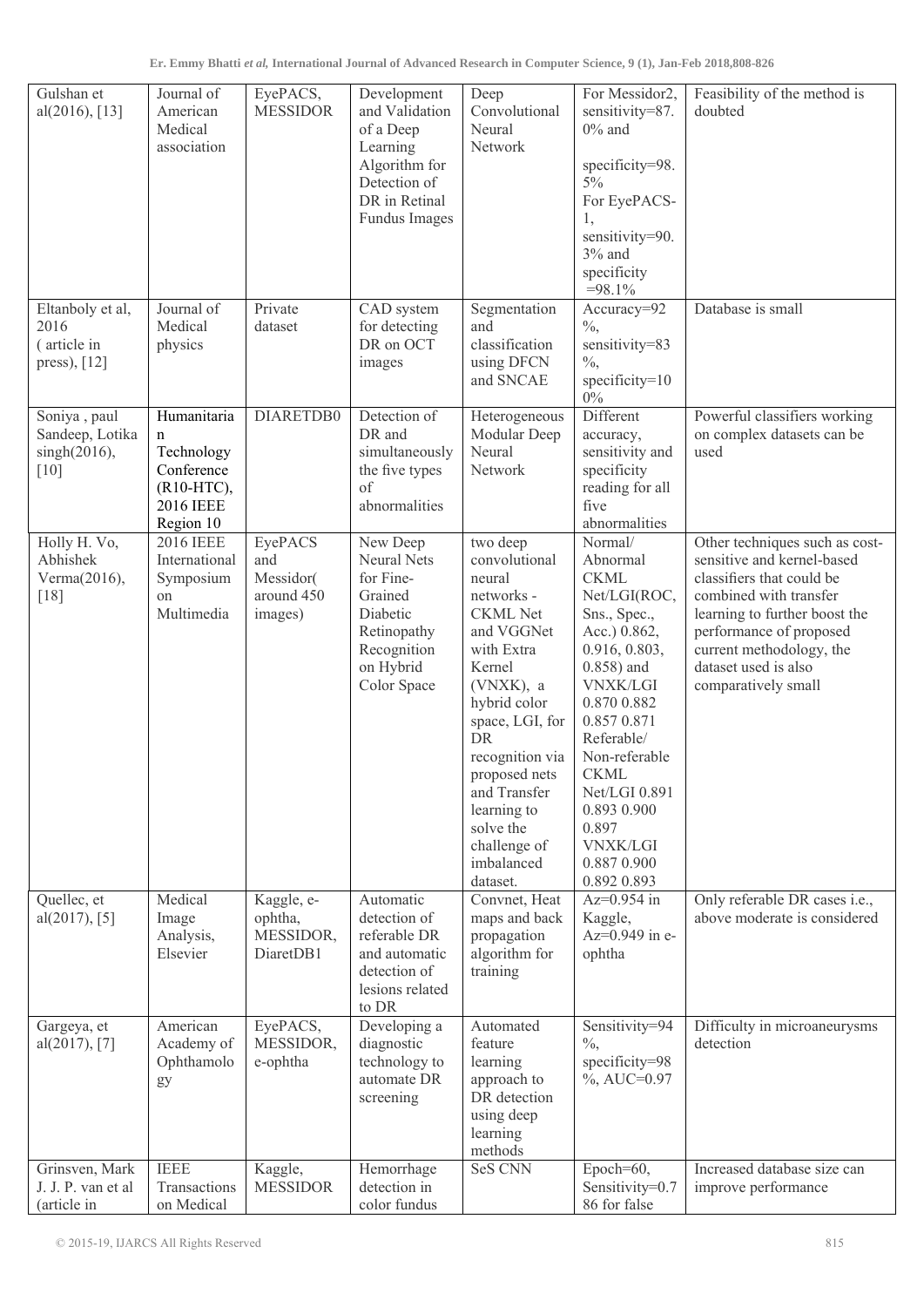| press)(2017),<br>$[1]$                                                                                                                 | Imaging                                                                                                          |                                                                        | images using<br>Fast CNN with<br>selective data<br>sampling                                  |                                                                                                                                                                                                                                 | positive $=1$ ,<br>Sensitivity=<br>$0.511$ for false<br>positive $=0.1$                    |                                                                                                                                      |
|----------------------------------------------------------------------------------------------------------------------------------------|------------------------------------------------------------------------------------------------------------------|------------------------------------------------------------------------|----------------------------------------------------------------------------------------------|---------------------------------------------------------------------------------------------------------------------------------------------------------------------------------------------------------------------------------|--------------------------------------------------------------------------------------------|--------------------------------------------------------------------------------------------------------------------------------------|
| Costa, Pedro et<br>al(2017), [17]                                                                                                      | 2017<br>Fifteenth<br><b>IAPR</b><br>International<br>Conference<br>on Machine<br>Vision<br>Applications<br>(MVA) | DR1, DR2,<br>Messidor                                                  | Diabetic<br>Retinopathy<br>detection from<br>eye fundus<br>images                            | generalization<br>of the Bag-of-<br>Visual-Words<br>(BoVW)<br>method, CNN<br>used as<br>classifier                                                                                                                              | AUC= $0.97$ for<br>DR <sub>2</sub><br>$AUC=0.90$ for<br><b>MESSIDOR</b>                    | using a CNN to extract<br>features did'nt work well with<br>one dataset, evaluation of<br>interpretability is missing                |
| Roy, pallab,<br>Khoa<br>Cao(2017), [9]                                                                                                 | <b>2017 IEEE</b><br>14th<br>International<br>Symposium<br>on<br>Biomedical<br>Imaging<br>(ISBI 2017)             | EyePACS                                                                | Severity<br>assessment of<br>diabetic<br>retinopathy in<br>colour<br>fundus images           | <b>CNNs</b><br>combined with<br>dictionary<br>based<br>approaches                                                                                                                                                               | Quadratic<br>kappa score(k2<br>$= 0.86$                                                    | Less usability for early<br>detection of DR i.e., mild<br>cases with microaneurysms                                                  |
| Jen Hong Tan,<br>Hamido Fujita,<br>A. Krishna Rao<br>, Kuang Chua<br>Chua, U.<br>Rajendra<br>Acharya(article<br>in press 2017),<br>[1] | Information<br>Sciences,<br>Elsevier                                                                             | <b>CLEOPATR</b><br>A $(149$ for<br>training and<br>149 for<br>testing) | Automated<br>segmentation<br>of exudates,<br>haemorrhages<br>and micro-<br>aneurysms         | 10-layer<br>convolutional<br>neural network<br>is employed                                                                                                                                                                      | sensitivity of<br>0.8758 and<br>0.7158 for<br>exudates and<br>dark lesions<br>respectively | sensitivities of the<br>segmentation on hemorrhages<br>and micro-aneurysms can be<br>further improved, also dataset<br>size is small |
| Takahashi<br>hidenori et<br>al(2017), [11]                                                                                             | PLOS ONE<br>Journal                                                                                              | Private<br>dataset                                                     | Improvement<br>in staging of<br>DR using deep<br>learning                                    | AI disease-<br>staging system<br>for grading DR<br>that involves a<br>retinal area not<br>typically<br>visualized on<br>fundoscopy<br>and another AI<br>that directly<br>suggests<br>treatments and<br>determines<br>prognoses. | accuracy, 81%<br>in grading<br>accuracy, 96%<br>in real<br>prognosis                       | Noticeable false negative<br>rates, only one field fundus<br>photography used                                                        |
| Qaisar Abbas,<br>Irene Fondon,<br>Auxiliadora<br>Sarmiento,<br>Soledad<br>Jiménez, Pedro<br>Alemany(2017),<br>$\lceil 3 \rceil$        | Medical and<br>Biological<br>Engineering<br>2017,<br>Springer                                                    | DIARETDB1<br>MESSIDOR,<br>FAV, Prv-<br>DR(750)                         | Automatic<br>recognition of<br>severity level<br>for diagnosis<br>of diabetic<br>retinopathy | Computer-<br>aided<br>diagnosis,<br>Deep learning,<br>Gradient<br>location<br>orientation<br>histogram                                                                                                                          | SE of 92.18%,<br>SP of 94.50%<br>and AUC of<br>0.924                                       | Overcome the evaluation of<br>diabetic maculopathy and the<br>use of more than one image<br>for classification.                      |

# *2.2 Machine Learning Methods*

The various machine learning methodologies prevalent in the field of DR detection are reviewed as follows:-

• **Neural Networks** are the learning algorithms that imitate human brain. They are a type of classification algorithm that can classify an example into multiple classes. A multi-layer neural system includes the principal layer called the info layer and the last layer called the yield layer and a few other in the middle of layers known as the concealed layers. Each layer has

units called the simulated neurons and the sigmoid enactment work which is utilized to initiate these units. In between any two layers a parameter matrix is used which performs functional mapping from previous layer to next layer. Forward propagation and backward propagation are used to train the neural network.

 **Support Vector Machines** are the classification algorithms that are used to classify the examples when a considerably large number of features are encountered. Sometimes, SVM gives better non-linear hypothesis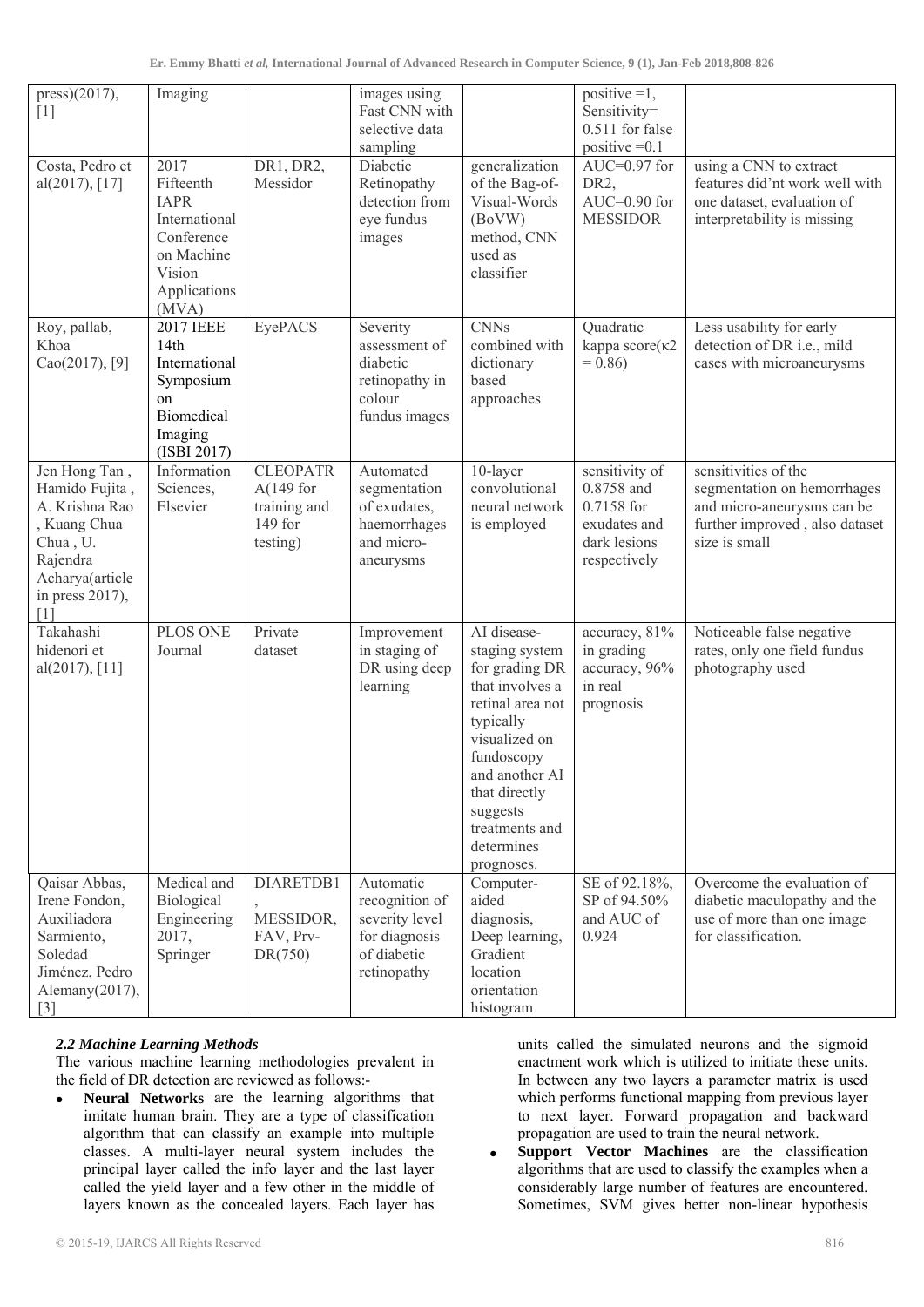than the logistic regression and the neural networks. SVMs are also known as large margin classifiers.

- **Ensemble learning** is the procedure by which various models, for example, classifiers or specialists, are deliberately created and consolidated to propose an answer for a specific computational knowledge issue. Gathering learning is essentially used to enhance the (arrangement, expectation, work estimate, and so forth.) execution of a model, or diminish the possibility of unfortunately choosing a poor model. Different uses of outfit learning incorporate doling out a certainty to the choice made by the model, choosing ideal (or close ideal) highlights, information combination, incremental learning, dynamic learning and blunder revising.
- **The pack of-words** show is a rearranged portrayal utilized as a part of normal dialect handling and data recovery (IR). In this model, a content, (for example, a sentence or a report) is spoken to as the pack (multi-set) of its words, overlooking language structure and even the request of the words yet protecting assortment. The sack of-words show has additionally been utilized for PC vision. The sack of-words display is normally utilized as a part of techniques for grouping of the

archives where classifier is prepared with highlights considering the recurrence of event if the words.

- **Fuzzy image processing:** Fuzzy set theory and fuzzy logic provide powerful tools to represent and process human knowledge in the form of fuzzy if-then rules. Many problems arise in image processing because the data, tasks, and results are vague. This ambiguity, however, is not always due to the randomness but to the inherent uncertainty of image data. Besides randomness (which is manageable to certain extent by probability theory) various other imperfections in image processing include grayness ambiguity, geometrical fuzziness, and vague knowledge of image features which also add to the difficulties faced in image processing field.
- **K-nearest-neighbor (KNN)** classification is one of the most basic and simple classification methods and should be considered as one of the first choices for a classification study when there is little or no prior knowledge about data distribution. K-nearest-neighbor classification was developed from the need to perform discerning analysis when reliable estimates of parameters of probability densities are not known or are hard to determine.



Fig:-An example of machine learning based algorithm for diabetic retinopathy detection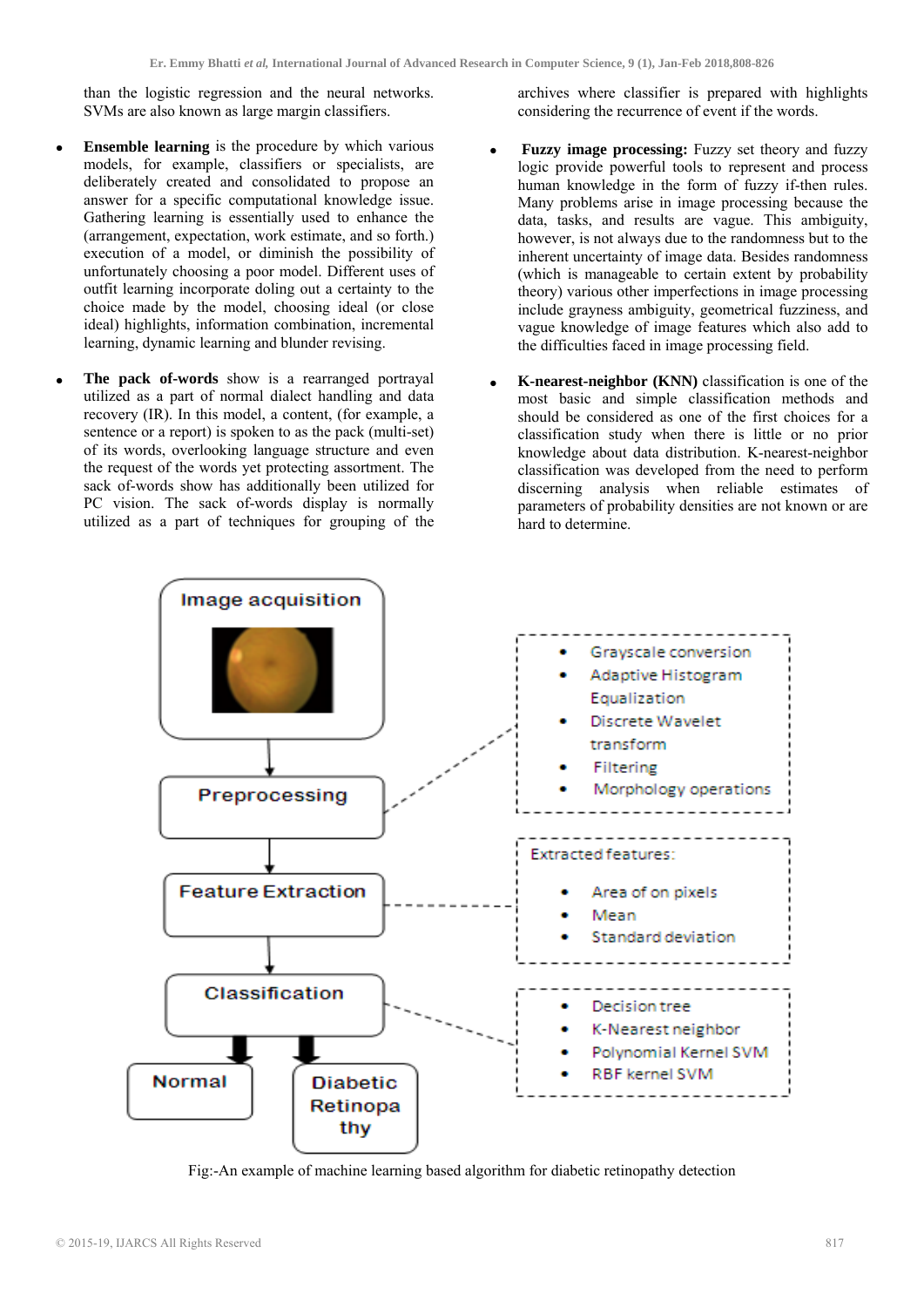## **(Mahendran et al, 2015, Investigation of the severity level of diabetic retinopathy using supervised classifier algorithms)**

Proposed method detects lesion exudates automatically with the aid of a non-dilated retinal fundus images to aid in diagnosis of the disease. The exudates from the low complexity pictures are distinguished and restricted utilizing an area based division system. The help vector machine (SVM) and probabilistic neural system (PNN) classifiers are utilized to evaluate the seriousness of the ailment, and the outcomes are contrasted and a similar division method.The average classification accuracy for both the SVM and PNN classifiers is sufficiently high and comparable.[34]

# **(Mamilla et al, 2016, Extraction of Microaneurysms and Hemorrhages from Digital Retinal Images)**

This paper presents a novel hybrid red lesion detection system that unites phase congruency based and mathematical morphology based methods to detect candidate red lesions. The paper contributes altogether in the calculation of stage congruency utilizing expanded 2D log Gabor channel. The proposed red injury identification framework is a three phase framework which joins polynomial complexity upgrade for preprocessing, half and half discovery for coarse applicant red sore extraction, and bolster vector machine classifier for fine division of red injuries. [27]

## **(Ganesan et al, 2014, Computeraided diabetic retinopathy detection using trace transforms on digital fundus images)**

In this study, trace transforms were used to model a human visual system which imitates the way a human being observes an image. To order includes extricated utilizing this procedure, bolster vector machine (SVM) was utilized with quadratic, polynomial, outspread premise work bits and probabilistic neural system (Pnn). Hereditary calculation (ga) was utilized to calibrate order parameters. A whooping high precision of over 99% was gotten with both Pnn– ga and SVM quadratic portions. [24]

# **(Manuel E. Gegundez-Arias et al, 2017, A tool for automated diabetic retinopathy pre-screening based on retinal image computer analysis)**

This paper presents a methodology of an automatic detection system of early signs of Diabetic Retinopathy (DR) in fundus images. The framework recognizes the nearness of microaneurysms and hemorrhages in retinopathy by methods for procedures of advanced picture preparing and administered grouping. Assessment was directed on 1058 pictures of 529 diabetic patients in danger of introducing confirmation of DR (a picture of each eye is given). Additionally, a ground-truth determination in light of degrees performed by 3 autonomous ophthalmology experts was made. The comparison between the diagnosis provided nearly same sensitivities, however, the specificity of the system is significantly lower than that of human graders. [35]

 **(Zhou et al, 2017, Automatic Microaneurysm Detection Using the Sparse Principal Component Analysis-Based Unsupervised Classification Method)** 

In this paper, a novel unsupervised classification method based on sparse posterior cerebral artery (PCA) for MA detection is presented. Here, the class imbalance problem has been avoided since non-MA training set is not considered. Furthermore, effective features can be selected due to the characteristic of sparse PCA, which combines the elastic net penalty with the PCA. Meanwhile, a single T2 statistic is introduced, and the control limit can be determined for distinguishing true MAs from spurious candidates automatically. Experiment was performed on the retinopathy online challenge competition database with results showing the effectiveness of the proposed method. [32]

# **(Antal et al, 2012, An Ensemble-Based System for Microaneurysm Detection and Diabetic Retinopathy Grading)**

The paper proposes an ensemble-based framework to improve microaneurysm detection. Rather than thinking about the yield of numerous classifiers, a blend of inside parts of microaneurysm identifiers, specifically preprocessing techniques and hopeful extractors is utilized here. The approach was assessed for microaneurysm identification in an online rivalry and furthermore on two different databases. Since microaneurysm location is unequivocal in diabetic retinopathy (DR) evaluating, the proposed technique was additionally tried on the freely accessible Messidor database, where promising outcomes were seen in a"DR/non-DR"- type classification in view of the nearness or nonappearance of the microaneurysms. [20]

#### **(Purandare et al, 2016, Hybrid System for Automatic Classification of Diabetic Retinopathy using Fundus images)**

The given paper presents a system for automatic classification of subjects as Diabetic Retinopathy and Normal by using fundus images giving impressively fast results during mass screening programs. Clinical features like blood vessel area, exudates area, bifurcation point and non-segmented texture based features were extracted from fundus images by using different techniques which helps in classifying the subjects. SVM is used as the classifier. [21]

# **(Jyoti Dnyaneshwar Labhade et al , 2016, Diabetic Retinopathy Detection Using Soft Computing Techniques)**

In this work, publically available MESSIDOR database with 1200 fundus images is considered. Texture analysis methods like statistical moments and GLCM are used for extraction of about 40 features. Oversampling is done before classification in order to avoid decrease in accuracy. Classifiers such as Support Vector Machine (SVM), Random Forests, Gradient boost, AdaBoost, Gaussian Naive Bayes are used to detect the DR. Each algorithm has its own advantages and varying accuracy, SVM, however achieved the best accuracy compared to all others. [22]

#### **(Harini R, 2016, Feature Extraction and Classification of Retinal Images for Automated Detection of Diabetic Retinopathy)**

In this proposed method Fuzzy C-means clustering and morphological processing are used for segmentation of blood vessels and morphological operations to detect microaneurysms and exudates from the retinal fundus image. The database includes images from hospital and also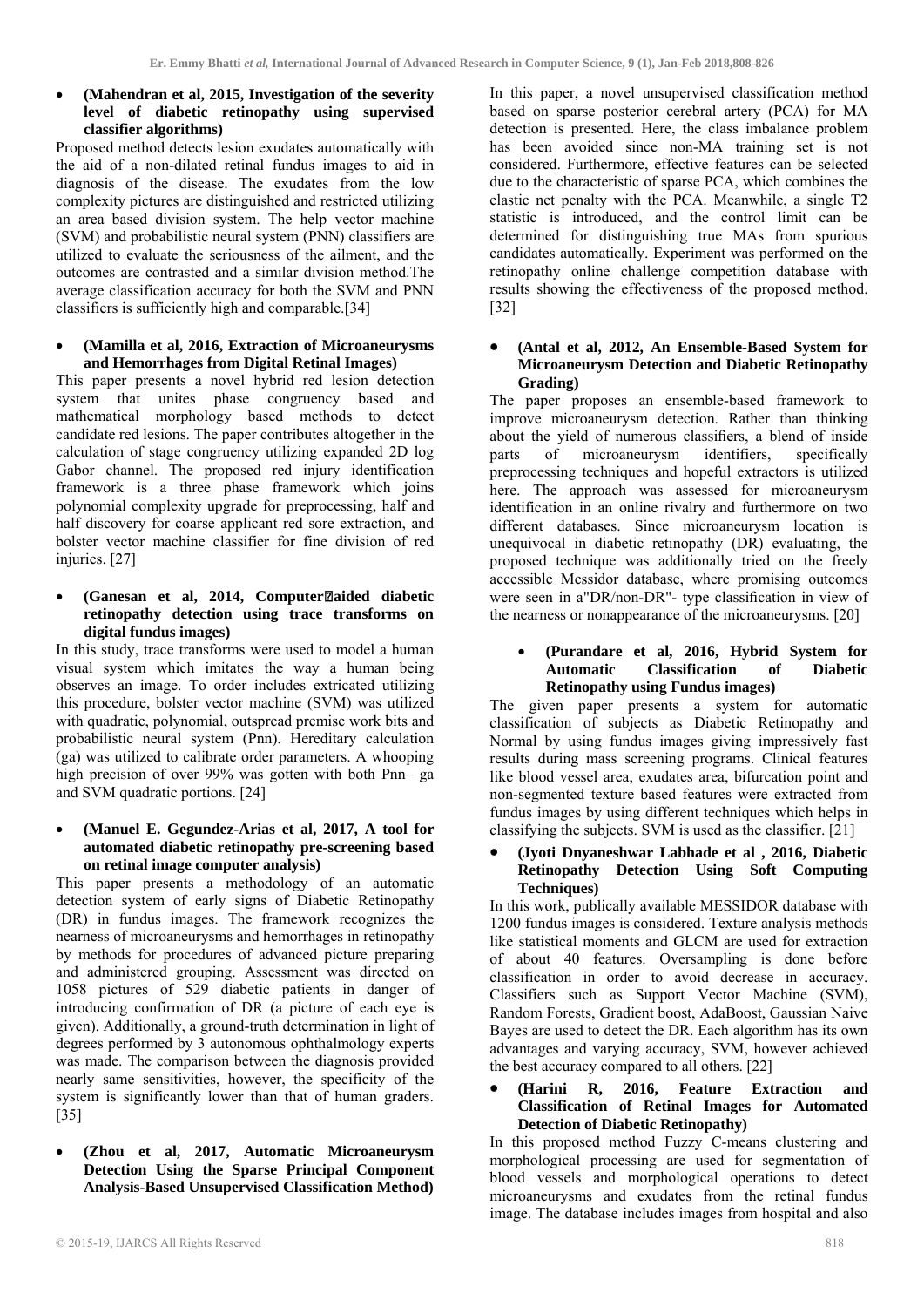from publicly available DIARETDB0, DIARETDB1 databases. SVM classifier is used to classify images. The classification is performed based upon values of blood vessel area, microaneurysms area, exudates area, and the textural feature values. The proposed method achieves an excellent sensitivity and satisfactory specificity and accuracy.

# **(Sathananthavathi V et al, 2017, Abnormalities Detection in Retinal Fundus Images)**

The proposed method detects the anomalies in retinal fundus image based on dynamic shape features and SVM classifier. Red lesion are detected using two important aids. The first is candidate detection based on pixel classification which separates vasculature and red lesions from the image back ground. After removal of the connected vasculature the remaining objects are considered possible red lesions. Second the detected candidates are used to train the Support Vector Machine (SVM) classifier. An optimal accuracy is achieved by the proposed method for both diartedb1 and stare database by cross training. [23]

# **(Sharath Kumar P N et al, 2016, Automated Detection System for Diabetic Retinopathy Using Two Field Fundus Photography)**

This paper presents a method for automated analysis and classification of the retina as DR or non-DR using two-field mydriatic fundus photography. The optic circle locale is situated by multi-level wavelet decay. Veins are extricated by applying histogram examination on the two middle sifted pictures. Red injuries are identified utilizing three phase power change and white sores from multi-level histogram examination. The last characterization of the retina as DR or non-DR is however in light of injury recognition as it were. The proposed technique has been approved against determination by a board of master ophthalmologists on pictures from 368 patients.The observed sensitivity was higher compared to the specificity. [25]

 **(Lachure et al, 2015, Diabetic Retinopathy using Morphological Operations and Machine Learning)** 

The main objective of this proposed work is to detect retinal microaneurysms and exudates for automatic screening of DR using Support Vector Machine (SVM) and KNN classifier. To build up this proposed framework, an identification of red and brilliant injuries in computerized fundus photos is required. To identify small scale aneurysms, retinal fundus pictures are taken from Messidor, DB-reet dataset. After pre-handling, morphological activities are performed to discover smaller scale aneurysms and after that highlights are removed, for example, GLCM and Structural for grouping. In order to classify the normal and DR images both SVM and KNN were used but SVM gaves better performance as compared to KNN classifier. [26]

#### **(Pires et al, 2013, Assessing the Need for Referral in Automatic Diabetic Retinopathy Detection)**

This paper introduces an algorithm to make the decision whether referral is needed or not based on the fusion of results by meta-classification. The contribution of the metaclassifier is the yield of a few sore identifiers, making an intense abnormal state include portrayal for the retinal pictures. Options for the pack of-visual-words (BoVW) are investigated in light of injury identifiers. The last arrangement approach accomplished an AUC of over 90% utilizing SOFTMAX BoVW (delicate task coding/max

pooling), without the need of normalizing the abnormal state highlight vector of scores. [28]

# **(Pires et al, 2015, Beyond Lesion-based Diabetic Retinopathy: a Direct Approach for Referral)**

In this work lesion detection is bypassed, and classifier is trained directly for DR referral. Additional novelties inculcate the use of mid-level features for the retinal images: BossaNova and Fisher Vector. Those features not only extended the classical Bags of Visual Words but also greatly improved the accuracy of complex classification tasks. An AUC of 96.4% is achieved, thus reducing the classification error by almost 40%.[29]

## **(Rahim et al,2015, Automatic detection of microaneurysms in colour fundus images for diabetic retinopathy screening)**

The proposed decision support system consists of an automatic acquisition, screening and classification of diabetic retinopathy colour fundus images, which could be helpful in the detection and management of the diabetic retinopathy. A few element extraction techniques and the round Hough change have been utilized as a part of the proposed microaneurysm location framework, close by the fluffy histogram adjustment strategy. The last technique has been connected in the preprocessing phase of the diabetic retinopathy eye fundus pictures and gave enhanced outcomes to distinguishing the microaneurysms. [30]

# **(Roychowdhury et al, 2013, DREAM: Diabetic Retinopathy Analysis using Machine Learning)**

A main contribution of this paper is the reduction in the number of features used for lesion classification by feature ranking using Adaboost. A new two-step hierarchical classification approach is proposed where the non-lesions or false positives are rejected in the first step. In the second step, the bright lesions are classified as hard exudates and cotton wool spots, and the red lesions as hemorrhages and micro-aneurysms. This lesion classification problem deals with unbalanced data sets and SVM but is found to incur more classification error than the GMM and kNN classifiers due to the data imbalance. The DR severity grading system is tested on 1200 images from the publicly available MESSIDOR data set. The DREAM system achieves a spectacular 100% sensitivity and an average specificity and AUC still better as compared to the best reported parametric values for classifying images as with or without DR. The feature reduction further reduces the average computation time for DR severity per image considerably. [31]

# **• (Rahim et al, 2016, Automatic screening and order of diabetic retinopathy and maculopathy utilizing fluffy picture preparing)**

A programmed framework for the consolidated location of diabetic retinopathy and diabetic maculopathy utilizing fluffy picture handling procedures has been proposed here. The system introduces a combination of fuzzy image preprocessing techniques including the retinal structures localization, followed by the feature extraction and, finally, the classification with some machine learning algorithms. The paper also introduces a novel dataset which would be useful to researchers and practitioners working in the field of diabetic retinopathy screening. [19]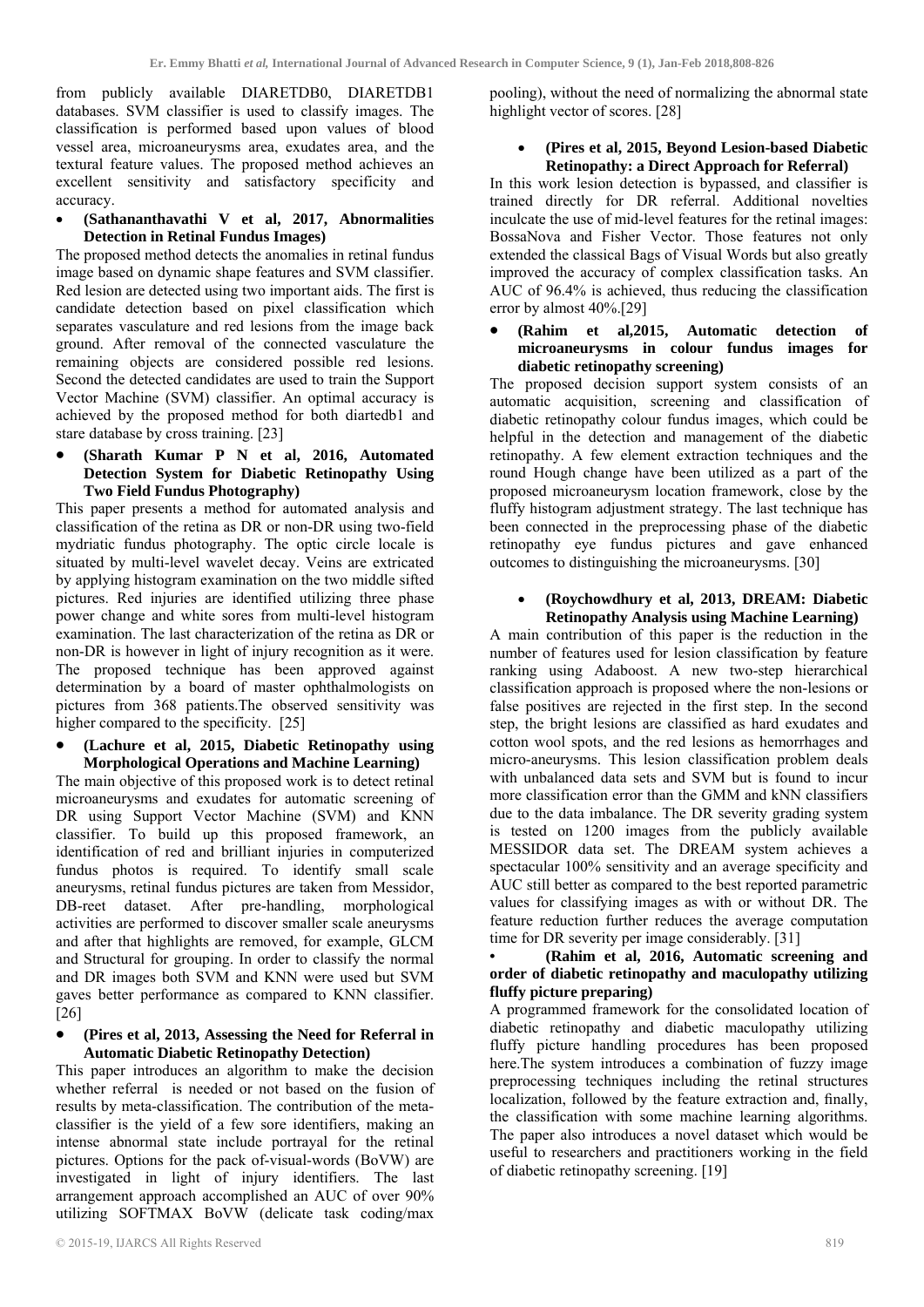# **(Somfai et al, 2014, Automated classifiers for early detection and diagnosis of retinopathy in diabetic eyes)**

This study has employed a method that uses a Bayesian ANN with four pairs of input and target features extracted from OCT data to distinguish among MDR, healthy and DM eyes. Intra-retinal layer thickness estimation and aggregate reflectance removed from OCT pictures were utilized as information highlights. The fractal measurement of the GCL + IPL complex and OPL anticipated by the Bayesian outspread premise work arrange decidedly separated amongst MDR and solid eyes. Besides, the thickness and fractal measurement parameters of the RNFL, OS and RPE demonstrate guarantee for symptomatic arrangement amongst MDR and DM eyes. The outcomes exhibited that the proposed framework distinguished and identified retinal highlights with high likelihood for the extent of patients with positive test outcomes who were effectively analyzed. [36]

| <b>AUTHOR(ye</b>                                                                                                                                                                                                                | Journal/Co                                                                                                 | <b>DATASET</b>                              | <b>PURPOSE</b>                                                            | <b>METHODS</b>                                                                                                                | <b>RESULTS</b>                                                            | <b>LIMITATION</b>                                                                                                  |
|---------------------------------------------------------------------------------------------------------------------------------------------------------------------------------------------------------------------------------|------------------------------------------------------------------------------------------------------------|---------------------------------------------|---------------------------------------------------------------------------|-------------------------------------------------------------------------------------------------------------------------------|---------------------------------------------------------------------------|--------------------------------------------------------------------------------------------------------------------|
| ar)                                                                                                                                                                                                                             | nference                                                                                                   |                                             |                                                                           |                                                                                                                               | (parameter                                                                | S                                                                                                                  |
|                                                                                                                                                                                                                                 | <b>Title</b>                                                                                               |                                             |                                                                           |                                                                                                                               | s)                                                                        |                                                                                                                    |
|                                                                                                                                                                                                                                 |                                                                                                            | <b>BASED ON MACHINE LEARNING TECHNIQUES</b> |                                                                           |                                                                                                                               |                                                                           |                                                                                                                    |
| B'alint Antal,<br>Andr'as<br>Hajdu(2012),<br>$[19]$                                                                                                                                                                             | <b>IEEE</b><br><b>TRANSAC</b><br><b>TIONS ON</b><br><b>BIOMEDIC</b><br>AL<br><b>ENGINEER</b><br><b>ING</b> | Messidor                                    | Microaneurysm<br>Detection and<br>Diabetic<br>Retinopathy<br>Grading      | Ensemble based<br>system                                                                                                      | $0.90 \pm 0.01$<br><b>AUC</b>                                             | misclassification<br>at some stage,<br>where serious<br>case of DR is<br>present.                                  |
| Ramon Pires,<br>Herbert F.<br>Jelinek,<br>Jacques<br>Wainer,<br>Siome<br>Goldenstein,<br>Eduardo<br>Valle,<br>Anderson<br>Rocha(2013),<br>$[28]$                                                                                | <b>IEEE</b><br><b>TRANSAC</b><br><b>TIONS ON</b><br><b>BIOMEDIC</b><br>AL<br><b>ENGINEER</b><br><b>ING</b> | DR1 and DR2                                 | Automatic<br>Diabetic<br>Retinopathy<br>Detection                         | <b>SOFTMAX</b><br>BoVW (soft-<br>assignment<br>coding / max<br>pooling)                                                       | Area under<br>the curve of<br>93.4%                                       | normalization of<br>the high-level<br>feature vector<br>scores did not<br>improve on<br>classification<br>accuracy |
| Sohini<br>Roychowdhur<br>y, Dara D.<br>Koozekanani,<br>Keshab K.<br>Parhi (2013),<br>$[31]$                                                                                                                                     | <b>IEEE</b><br>Journal of<br>Biomedical<br>and Health<br>Informatics                                       | Messidor                                    | Diabetic<br>Retinopathy<br>Analysis using<br>Machine<br>Learning          | Gaussian<br>Mixture Model<br>$(GMM)$ , $k-$<br>nearest neighbor<br>(kNN), support<br>vector machine<br>(SVM), and<br>AdaBoost | 100%sensiti<br>vity, 53.16%<br>specificity<br>and 0.904<br><b>AUC</b>     | further<br>improvement in<br><b>DR</b><br>classification<br>specificity may<br>be possible                         |
| Gábor Márk<br>Somfai, Erika<br>Tátrai, Lenke<br>Laurik,<br>Boglárka<br>Varga,<br>Veronika<br>Ölvedy, Hong<br>Jiang, Jianhua<br>Wang,<br>William E<br>Smiddy,<br>Anikó<br>Somogyi and<br>Delia Cabrera<br>DeBuc(2014),<br>$[36]$ | <b>BMC</b><br>Bioinfomati<br>$\mathbf{c}\mathbf{s}$                                                        | OCT images<br>of private<br>dataset(190)    | early detection<br>and<br>diagnosis of<br>retinopathy in<br>diabetic eyes | Bayesian ANN                                                                                                                  | sensitivity,<br>specificity<br>and PPV are<br>greater or<br>close to 0.70 | Small dataset                                                                                                      |
| Karthikeyan<br>Ganesan,                                                                                                                                                                                                         | Medical &<br>biological                                                                                    | Private<br>database,                        | Computer <sup>2</sup> aide<br>d diabetic                                  | trace<br>transforms,                                                                                                          | accuracy of<br>99.41 and                                                  | Small database                                                                                                     |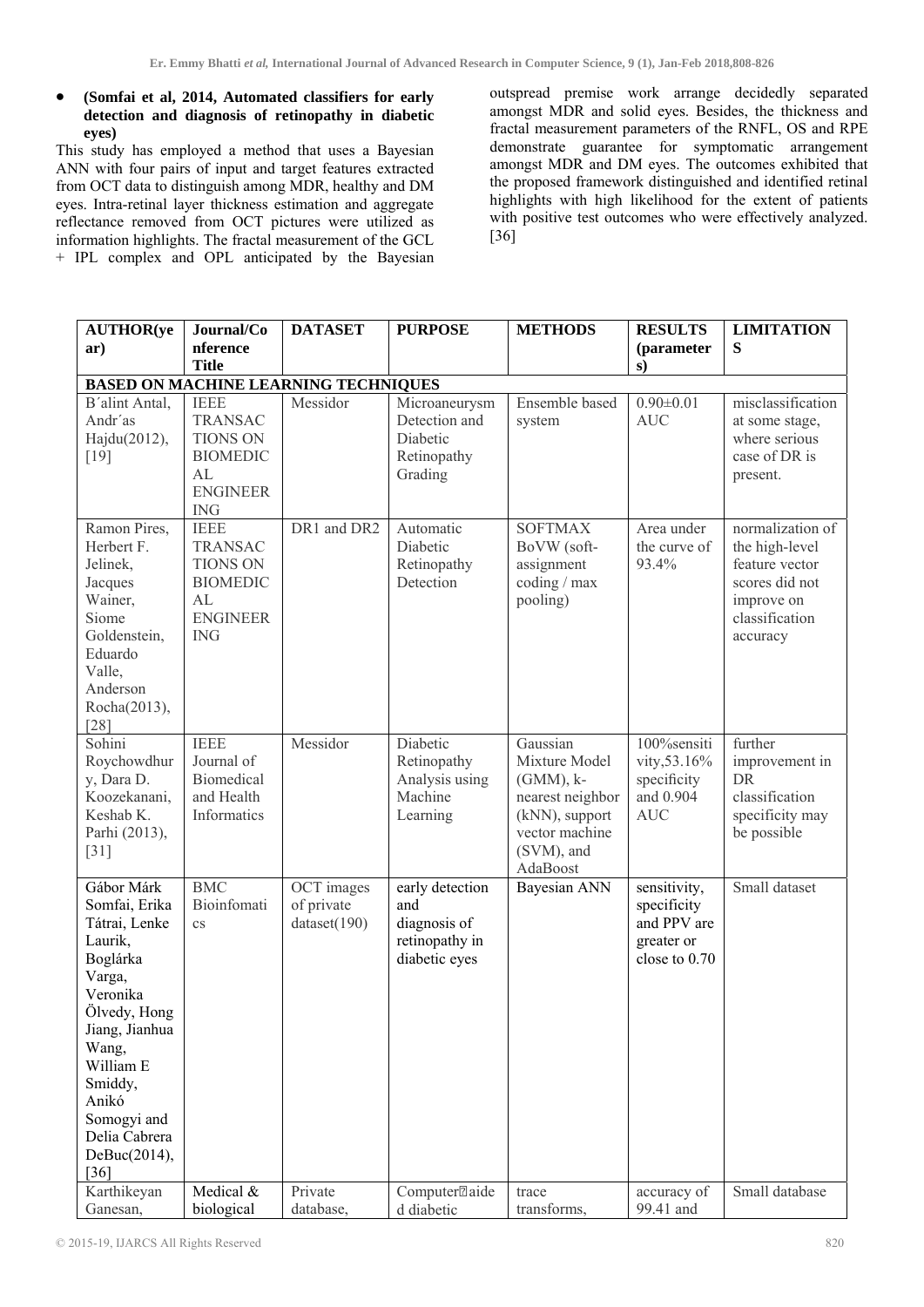| Roshan Joy<br>Martis,<br>Rajendra<br>Acharya,<br>Chua Kuang<br>Chu, Lim<br>Choo Min, E.<br>Y. K. N.<br>Augustinus<br>Laude(2014),<br>$[24]$<br>G. | engineering<br>$\&$<br>computing,<br>Springer<br>Computers                   | <b>MESSIDOR</b><br>(170)<br>Messidor                                                        | retinopathy<br>detection using<br>trace transforms<br>on digital<br>fundus images<br>Investigation of                 | support vector<br>machine (SVM)<br>with quadratic,<br>polynomial,<br>radial basis<br>function kernels<br>and<br>probabilistic<br>neural network,<br>genetic<br>algorithm<br>support vector                                                          | 99.12%<br>with Pnn-ga<br>and SVM<br>quadratic<br>kernels<br>accuracy for                                                                                                                                                                                                                                              | System does not                                                          |
|---------------------------------------------------------------------------------------------------------------------------------------------------|------------------------------------------------------------------------------|---------------------------------------------------------------------------------------------|-----------------------------------------------------------------------------------------------------------------------|-----------------------------------------------------------------------------------------------------------------------------------------------------------------------------------------------------------------------------------------------------|-----------------------------------------------------------------------------------------------------------------------------------------------------------------------------------------------------------------------------------------------------------------------------------------------------------------------|--------------------------------------------------------------------------|
| Mahendran,<br>R.<br>Dhanasekaran<br>(2015), [34]                                                                                                  | and<br>Electrical<br>Engineering,<br>Elsevier                                |                                                                                             | the severity<br>level of diabetic<br>retinopathy                                                                      | machine (SVM)<br>and<br>probabilistic<br>neural network<br>(PNN)                                                                                                                                                                                    | the SVM<br>and<br><b>PNN</b><br>classifiers<br>are<br>determined<br>to be<br>97.89% and<br>94.76%,<br>respectively                                                                                                                                                                                                    | identify mild<br>DR cases                                                |
| Sarni Suhaila<br>Rahim,<br>Chrisina<br>Jayne, Vasile<br>Palade, James<br>Shuttleworth(<br>2015), [30]                                             | The Natural<br>Computing<br>Applications<br>Forum 2015                       | DIARETDB0<br>for system 1<br>and<br>DIARETDB1<br>for system 2<br>And ROC for<br>sys 3 and 4 | Automatic<br>detection of<br>microaneurysms<br>in colour fundus<br>images for<br>diabetic<br>retinopathy<br>screening | k-nearest<br>neighbour<br>classifier and<br>SVM,<br>Greyscale<br>conversion and<br>shade correction<br>preprocessing<br>techniques for<br>sys 1 and 2<br>circular Hough<br>transform for<br>sys 3, fuzzy<br>preprocessing<br>technique for<br>sys 4 | accuracy of<br>the binary<br>decision tree<br>and the 1-<br>nearest<br>neighbour,<br>is 0.9091,<br>while that<br>for the<br>radial basis<br>function<br>kernel-based<br>support<br>vector<br>classifier<br>and the<br>second-<br>order<br>polynomial<br>kernel-based<br>support<br>vector<br>classifier is<br>0.7273. | Specificity,<br>sensitivity and<br>accuracy can be<br>enhanced           |
| Jaykurnar<br>Lachure, A. V<br>.Deorankar,<br>Sagar<br>Lachure,<br>Swati Gupta,<br>Romit<br>Jadhav(2015),<br>$[26]$                                | <b>IEEE</b><br>International<br>Advance<br>Computing<br>Conference<br>(IACC) | MESSIDOR,<br>Diabeticret<br>DB <sub>1</sub>                                                 | Diabetic<br>Retinopathy<br>using<br>Morphological<br>Operations and<br>Machine<br>Learning                            | <b>Support Vector</b><br>Machine (SVM)<br>and KNN<br>classifier                                                                                                                                                                                     | specificity is<br>100% and<br>sensitivity is<br>more than<br>90%for<br><b>SVM</b>                                                                                                                                                                                                                                     | KNN fails in the<br>given scenario                                       |
| Ramon Pires,<br>Sandra Avila,<br>Herbert F.<br>Jelinek,<br>Jacques<br>Wainer,<br>Eduardo<br>Valle,                                                | <b>IEEE</b><br>Journal of<br>Biomedical<br>and Health<br>Informatics         | DR2 and<br><b>MESSIDOR</b>                                                                  | Direct<br>Approach for<br>Referral<br>bypassing lesion<br>detection                                                   | advanced mid-<br>level features<br>(BossaNova and<br>Fisher Vector),<br><b>Bags of Visual</b><br>Words (BoVW)<br>model and<br>maximum-                                                                                                              | area under<br>the curve<br>$(AUC)$ of<br>96.4%                                                                                                                                                                                                                                                                        | automated<br>decision with<br>respect to DR<br>progression is<br>missing |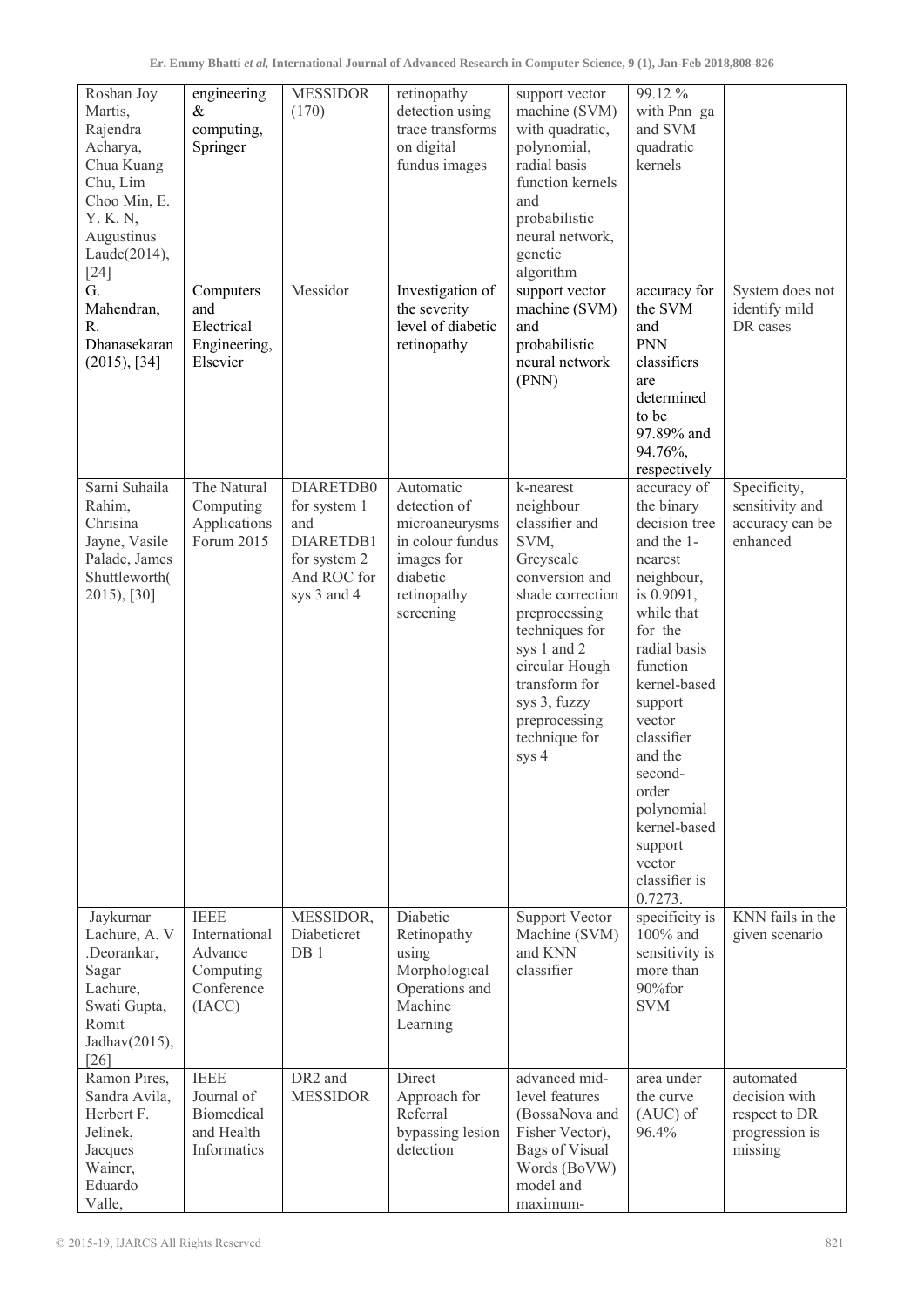| Anderson<br>Rocha(2015),<br>$[29]$                                                                                |                                                                                                                                           |                                                                  |                                                                                                                                  | margin (SVM)<br>classifiers                                                                                                                      |                                                                                                                                                                                                                                                       |                                                                                                        |
|-------------------------------------------------------------------------------------------------------------------|-------------------------------------------------------------------------------------------------------------------------------------------|------------------------------------------------------------------|----------------------------------------------------------------------------------------------------------------------------------|--------------------------------------------------------------------------------------------------------------------------------------------------|-------------------------------------------------------------------------------------------------------------------------------------------------------------------------------------------------------------------------------------------------------|--------------------------------------------------------------------------------------------------------|
| Sarni Suhaila<br>Rahim, Vasile<br>Palade, James<br>Shuttleworth.<br>Chrisina<br>Jayne(2016),<br>[19]              | <b>Brain</b><br>Informatics<br>(2016)                                                                                                     | Private<br>dataset<br>created and<br>available for<br>public use | Automatic<br>screening and<br>classification of<br>diabetic<br>retinopathy and<br>maculopathy                                    | K-nearest<br>neighbour,<br>support vector<br>machines and<br>Naïve bayes<br>classifier and<br>fuzzy<br>techniques fir<br>preprocessing           | Accuracy<br>0.9300(KN<br>N)<br>0.7000(SV)<br>M)<br>0.9300(RBF<br>kernel<br>SVM)<br>0.7500(Naiv<br>eBayes)                                                                                                                                             | Sensitivity was<br>less than<br>specificity for<br>maculopathy<br>detection                            |
| Sharath<br>Kumar P N,<br>Deepak R U,<br>Anuja<br>Satharb,<br>Sahasranama<br>m V, Rajesh<br>Kumar<br>R(2016), [25] | International<br>Conference<br>On<br>Advances In<br>Computing<br>$\&$<br>Communicat<br>ions, ICACC<br>2016                                | Private<br>database                                              | Automated<br>Detection<br>System for<br>Diabetic<br>Retinopathy<br>Using Two<br><b>Field Fundus</b><br>Photography               | Waterfall model<br>based<br>classification                                                                                                       | sensitivity<br>and<br>specificity<br>are 80% and<br>50%                                                                                                                                                                                               | detection rate of<br>mild NPDR<br>cases is not<br>satisfiable                                          |
| Harini R<br>Sheela<br>N(2016), [33]                                                                               | 2016 Second<br>International<br>Conference<br>on Cognitive<br>Computing<br>and<br>Information<br>Processing<br>$(CCIP)$ ,<br><b>IEEE</b>  | Private<br>database,<br>DIARETDB0<br>DIARETDB1<br>(75)           | Automated<br>Detection of<br>Diabetic<br>Retinopathy<br>through Feature<br>Extraction and<br>Classification of<br>Retinal Images | Fuzzy C-Means<br>(FCM)<br>clustering<br>morphological<br>image<br>processing and<br><b>Support Vector</b><br>Machine (SVM)<br>classifier         | Accuracy of<br>96.67%,<br>Sensitivity<br>of 100%,<br>and<br>Specificity<br>of 95.83%.                                                                                                                                                                 | Small database                                                                                         |
| Jyoti<br>Dnyaneshwar<br>Labhade,<br>L.K.<br>Chouthmol,<br>Suraj<br>Deshmukh(20<br>$16$ , [22]                     | 2016<br>International<br>Conference<br>on<br>Automatic<br>Control and<br>Dynamic<br>Optimizatio<br>n<br>Techniques<br>(ICACDOT)<br>, IEEE | Messidor<br>(1200)                                               | Diabetic<br>Retinopathy<br>Detection                                                                                             | <b>Support Vector</b><br>Machine<br>(SVM),<br>Random<br>Forests,<br>Gradient boost,<br>AdaBoost,<br>Gaussian Naive<br>Bayes, texture<br>analysis | <b>SVM</b><br>accuracy<br>88.71%,<br>Random<br>forests<br>technique<br>accuracy<br>83.34%,<br>Gradient<br>boost<br>algorithm<br>accuracy<br>83.34%,<br>AdaBoost<br>accuracy<br>54.3% and<br>Gaussian<br>Naïve Bayes<br>methods<br>accuracy<br>37.09%. | Gaussian NB<br>and AdaBoost<br>classifier<br>demonstrated<br>poor accuracy in<br>the given<br>scenario |
| Manasi<br>Purandare,<br>Kevin<br>Noronha<br>(2016), [21]                                                          | 2016 Online<br>International<br>Conference<br>on Green<br>Engineering<br>and<br>Technologie<br>$S$ (IC-GET),<br><b>IEEE</b>               | Private<br>database                                              | Classification of<br>Diabetes<br>Retinopathy<br>using Fundus<br>images                                                           | texture based<br>feature<br>extraction and<br>SVM classifier                                                                                     | accuracy of<br>92.55%,<br>specificity<br>of 96%,<br>sensitivity<br>of 78%, PPV<br>of 95.12%                                                                                                                                                           | Performance<br>degradation<br>when working<br>with small<br>database                                   |
| Manuel E.                                                                                                         | Computers                                                                                                                                 | NASMC,                                                           | automated                                                                                                                        | Local regression                                                                                                                                 | 0.9380 per                                                                                                                                                                                                                                            | The system is                                                                                          |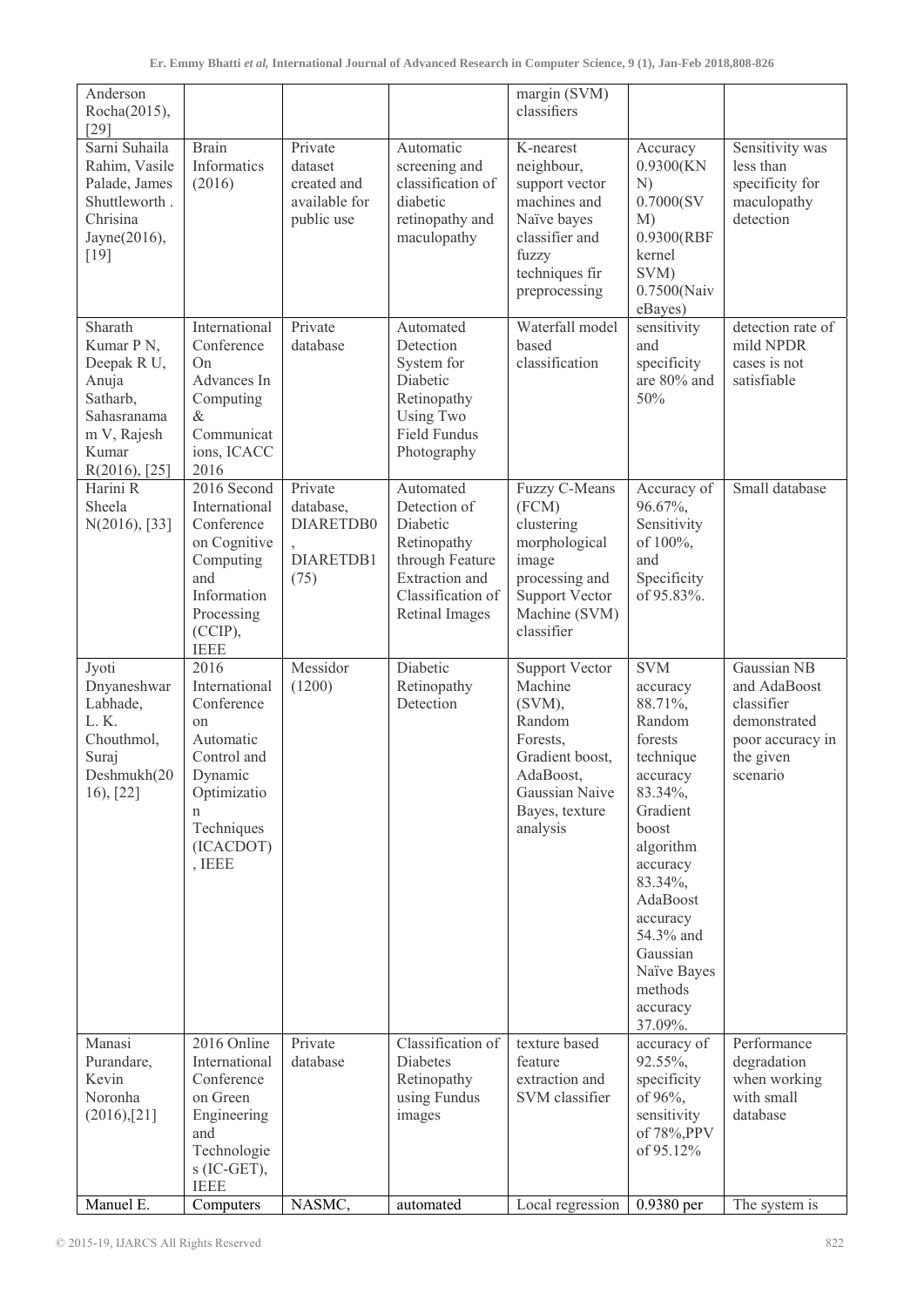| Gegundez-<br>Arias, Diego<br>Marin,<br>Beatriz Ponte,<br>Fatima<br>Alvarez,<br>Javier Garrido<br>Carlos<br>Ortega,<br>Manuel J.<br>Vasallo, Jose<br>M.<br>Bravo(2017),<br>$[35]$ | in Biology<br>and<br>Medicine,<br>Elsevier                                                                                              | <b>JRJHH</b><br>and VMUHH<br>medical<br>centres         | diabetic<br>retinopathy pre-<br>screening based<br>on retinal<br>image computer<br>analysis                                                                                                                           | classifier and<br>digital image<br>processing for<br>detection of<br>lesions                         | patient<br>sensitivity<br>and 0.5098<br>specificity                                                                                                | environment<br>specific not<br>tested against<br>any public<br>datanases                                                                     |
|----------------------------------------------------------------------------------------------------------------------------------------------------------------------------------|-----------------------------------------------------------------------------------------------------------------------------------------|---------------------------------------------------------|-----------------------------------------------------------------------------------------------------------------------------------------------------------------------------------------------------------------------|------------------------------------------------------------------------------------------------------|----------------------------------------------------------------------------------------------------------------------------------------------------|----------------------------------------------------------------------------------------------------------------------------------------------|
| Ravindranath<br>Tagore<br>Mamilla,<br>Venkata<br>Krishna Rao<br>Ede,<br>Prabhakar<br>Rao<br>Bhima(2017),<br>$[27]$                                                               | Springer,<br>Journal of<br>Medical and<br>Biological<br>Engineering                                                                     | DIARETDB0<br>and<br>DIARETDB1<br>(400)                  | Automatic red<br>lesion detection                                                                                                                                                                                     | SVM classifier<br>and KNN<br>classifier                                                              | sensitivity<br>and<br>specificity<br>hybrid<br>detection<br>method with<br>SVM is 100<br>and 87.50%<br>against<br>96.72 and<br>75% for<br>with KNN | Small dataset                                                                                                                                |
| Wei Zhou,<br>Chengdong<br>Wu, Dali<br>Chen, Yugen<br>Y, and<br>Wenyou<br>Du(2017),<br>$[32]$                                                                                     | <b>IEEE</b> Access                                                                                                                      | Retinopathy<br>Online<br>Challenge<br>(ROC)<br>database | Automatic<br>Microaneurysm<br>Detection                                                                                                                                                                               | Unsupervised<br>classification<br>method based<br>on sparse<br>posterior<br>cerebral artery<br>(PCA) | AUC 0.275                                                                                                                                          | proposed<br>framework does<br>not detect other<br>lesions such as<br>hard exudates<br>and<br>hemorrhages,<br>texture feature<br>not included |
| V.Sathananth<br>avathi,<br>G.Indumathi,<br>R.Rajalakshm<br>i(2017), [23]                                                                                                         | International<br>Conference<br>on Inventive<br>Communicat<br>ion and<br>Computation<br>al<br>Technologie<br>S<br>(ICICCT<br>2017), IEEE | Diaretdb1 and<br><b>STARE</b><br>databases              | development of<br>an automatic<br>telemedicine<br>system for<br>screening and<br>grading of<br>Diabetic<br>Retinopathy<br>depends (DR)<br>on reliable<br>detection of<br>abnormalities in<br>retinal fundus<br>images | dynamic shape<br>feature<br>extraction and<br>SVM classifier                                         | accuracy of<br>$90\%$ for<br>diartedb1<br>database and<br>$80\%$ for<br>stare<br>database by<br>cross<br>training.                                 | type of<br>abnormalities<br>present in the<br>fundus images is<br>not detected by<br>the proposed<br>method                                  |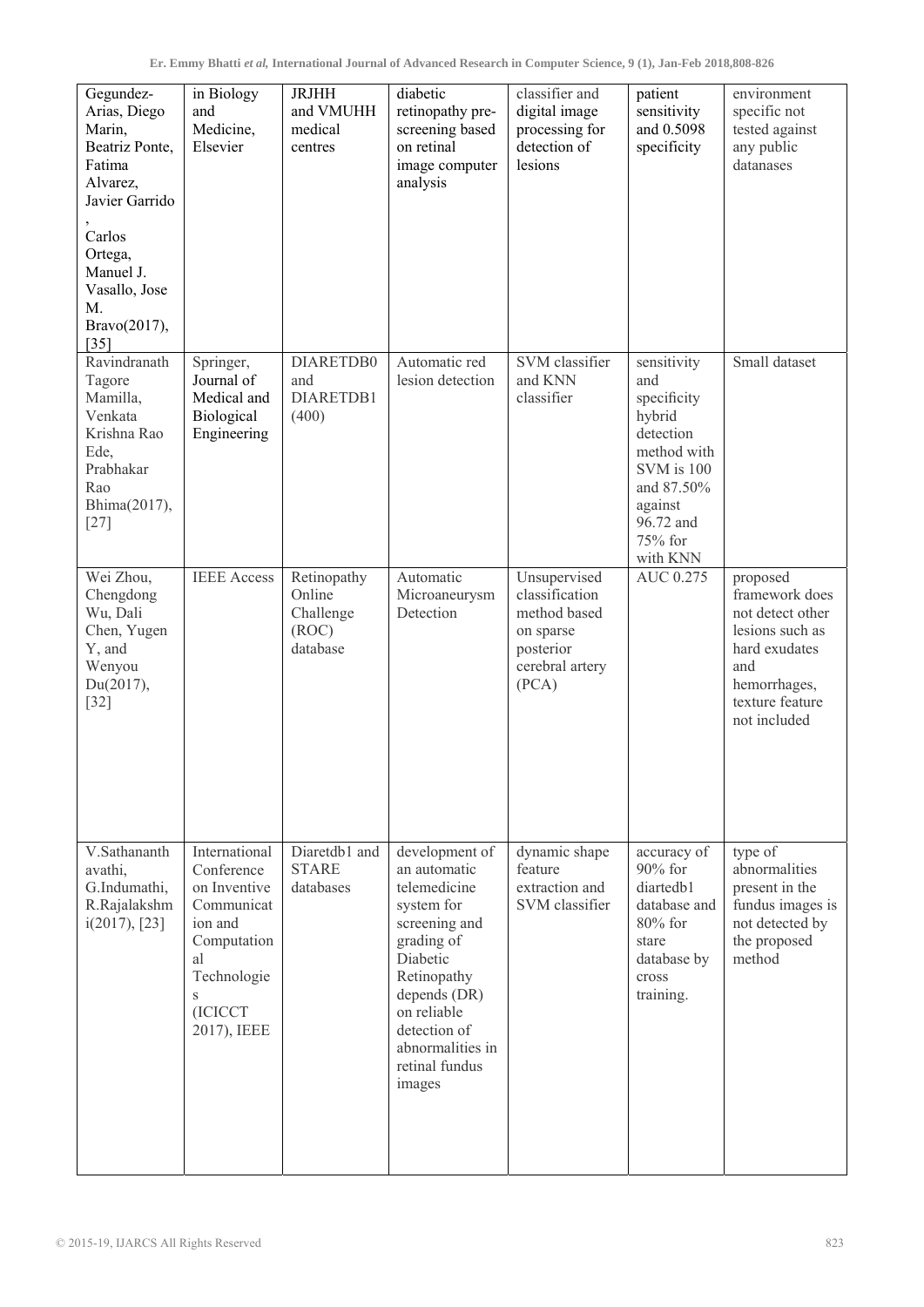| 1.2 | A Comparison: Deep learning vs. Machine learning |
|-----|--------------------------------------------------|
|     | <b>Theoretical Difference Analysis</b>           |

| DEEP LEARNING BASED TECHNIQUES                                                                                                      | MACHINE LEARNING BASED TECHNIQUES                                                                                                                                                                     |
|-------------------------------------------------------------------------------------------------------------------------------------|-------------------------------------------------------------------------------------------------------------------------------------------------------------------------------------------------------|
| Neural networks                                                                                                                     |                                                                                                                                                                                                       |
| When the problem does exhibit nonlinear properties,<br>deep networks seem computationally more attractive<br>than shallow networks. | For the same problem, in order to get to the same level<br>of performance as of a deep network, a shallow network<br>requires many more connections thus being more<br>computationally expensive.     |
| Kernel methods<br>$\mathfrak{D}$                                                                                                    |                                                                                                                                                                                                       |
| There is no problem with deep networks thus making<br>them more suitable for big problem sets.                                      | Kernel methods in machine learning can be expensive in<br>practice. This is because they keep a list of support<br>vectors which can be large thus effecting computation of<br>the decision function. |
| Flexibility<br>$\mathcal{E}$                                                                                                        |                                                                                                                                                                                                       |
| Deep networks are more flexible i.e., they can be<br>modified in many ways to suit the tasks.                                       | Machine learning methods are comparatively less<br>flexible.                                                                                                                                          |
| Resource capacity<br>$4_{\cdot}$                                                                                                    |                                                                                                                                                                                                       |
| Deep convolutional neural networks can handle<br>enormous amount of information, the size of which is in<br>millions.               | For tasks that require great computational and human<br>resource capacity, classic machine learning strategies are<br>not suitable.                                                                   |
| Linear vs. non linear data<br>5.                                                                                                    |                                                                                                                                                                                                       |
| Deep learning can handle both type of data intensive<br>problems equally good i.e., linear and non linear.                          | For the non linear case, machine learning lags in terms<br>of performance.                                                                                                                            |

# **Parametric Disparity Analysis**

| <b>PARAMETERS</b>      | <b>MACHINE LEARNING</b>                                                                                         | <b>DEEP LEARNING</b>                                                                                                                                                       |
|------------------------|-----------------------------------------------------------------------------------------------------------------|----------------------------------------------------------------------------------------------------------------------------------------------------------------------------|
| Data Requirements      | Small                                                                                                           | Large                                                                                                                                                                      |
| Hardware Requirements  | <b>CPUs</b>                                                                                                     | <b>GPUs</b>                                                                                                                                                                |
| Learning               | Supervised                                                                                                      | Unsupervised                                                                                                                                                               |
| <b>Expert Analysis</b> | Required                                                                                                        | Not Required                                                                                                                                                               |
| Modularity             | Present                                                                                                         | Absent                                                                                                                                                                     |
| Problem Solving        | Modular                                                                                                         | End to End                                                                                                                                                                 |
| Execution time         | Less                                                                                                            | More                                                                                                                                                                       |
| Interoperability       | Supported                                                                                                       | Not Supported                                                                                                                                                              |
| Transparency           | More                                                                                                            | Less                                                                                                                                                                       |
| Merits                 | Used in case of small data and<br>perform well, modular approach<br>reduces complexity of overall<br>operation  | Large datasets are supported with<br>complex problem solving.<br>Unsupervised learning mechanism<br>reduces requirements of expert and<br>hence useful for even naive user |
| Demerits               | Complex environment with modern<br>day datasets cannot be handled<br>especially in the field of image<br>mining | Transparency could be an issue in deep<br>learning                                                                                                                         |

# **3. CONCLUSION**

The present review has addressed different deep learning, machine learning techniques that are deployed for DR diagnosis. The techniques and algorithms that were extensively used are convolutional neural networks, artificial neural networks, support vector machines, fuzzy logic, bag of words algorithms and so on. A comparison pertaining to the supremacy of deep learning techniques over existing machine learning techniques is also stated in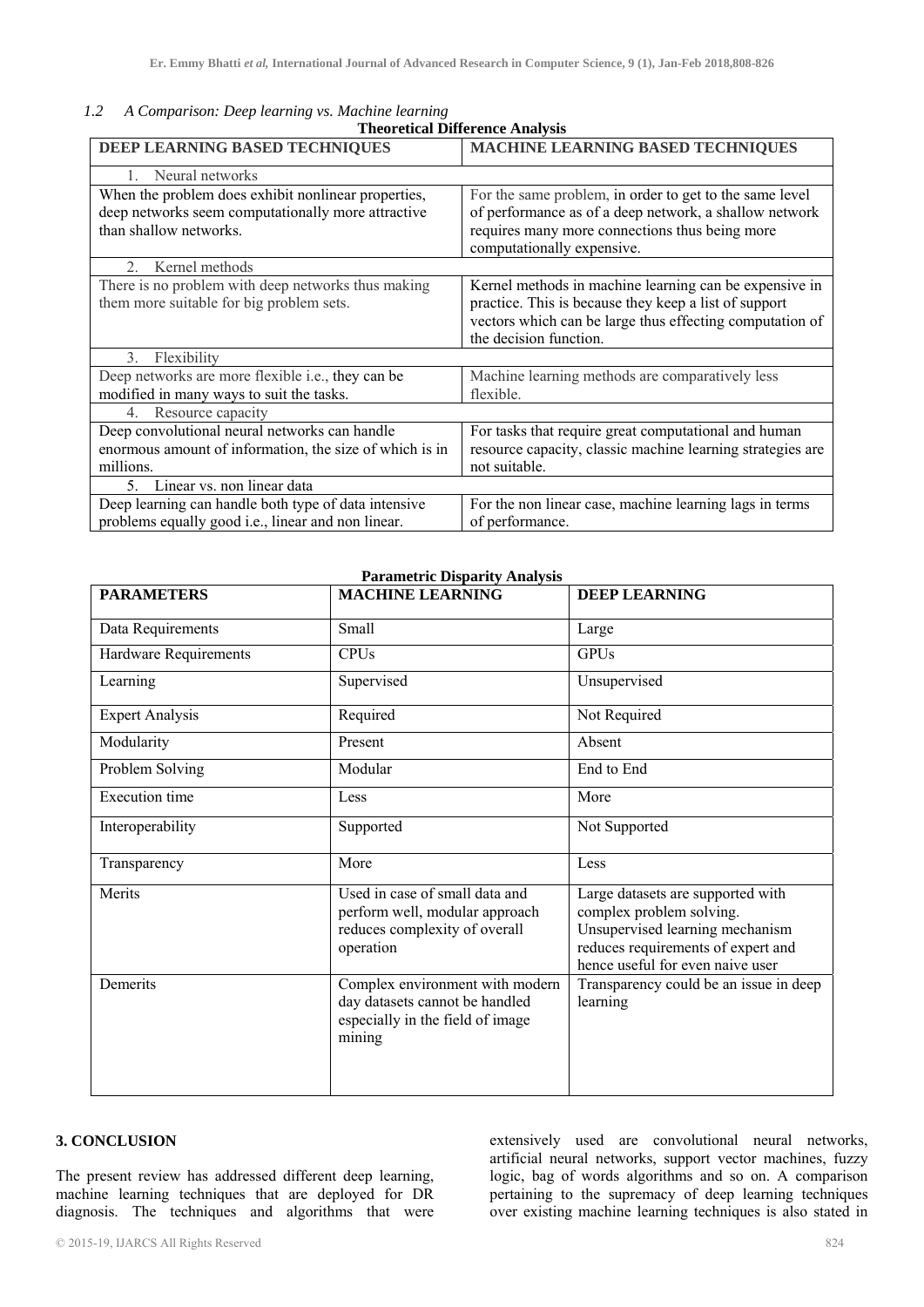terms of data requirements, learning, etc which is the need of the hour as the medical database is ever increasing phenomena demanding faster results. Though these studies are vast, this spectrum of research requires more rigorous investigation in terms of classification with minimal errors.

#### **REFERENCES**

- [1] Tan, J. H., Fujita, H., Sivaprasad, S., Bhandary, S. V., Rao, A. K., Chua, K. C., & Acharya, U. R. (2017). Automated segmentation of exudates, haemorrhages, microaneurysms using single convolutional neural network. Information Sciences, 420, 66-76. DOI: 10.1016/j.ins.2017.08.050
- [2] van Grinsven, M. J., van Ginneken, B., Hoyng, C. B., Theelen, T., & Sánchez, C. I. (2016). Fast convolutional neural network training using selective data sampling: Application to hemorrhage detection in color fundus images. IEEE transactions on medical imaging, 35(5), 1273-1284. DOI 10.1109/TMI.2016.2526689
- [3] Abbas, Q., Fondon, I., Sarmiento, A., Jiménez, S., & Alemany, P. (2017). Automatic recognition of severity level for diagnosis of diabetic retinopathy using deep visual features. Medical & Biological Engineering & Computing, 1-16. DOI 10.1007/s11517-017-1638-6
- [4] Doshi, D., Shenoy, A., Sidhpura, D., & Gharpure, P. (2016, December). Diabetic retinopathy detection using deep convolutional neural networks. In Computing, Analytics and Security Trends (CAST), International Conference on (pp. 261-266). IEEE. DOI: 10.1109/CAST.2016.7914977
- [5] Quellec, G., Charrière, K., Boudi, Y., Cochener, B., & Lamard, M. (2017). Deep image mining for diabetic retinopathy screening. Medical Image Analysis, 39, 178- 193.DOI: 10.1016/j.media.2017.04.012
- [6] Pratt, H., Coenen, F., Broadbent, D. M., Harding, S. P., & Zheng, Y. (2016). Convolutional neural networks for diabetic retinopathy. Procedia Computer Science, 90, 200- 205. DOI: 10.1016/j.procs.2016.07.014
- [7] Gargeya, R., & Leng, T. (2017). Automated Identification of Diabetic Retinopathy Using Deep Learning. Ophthalmology. DOI: 10.1016/j.ophtha.2017.02.008 ISSN
- [8] Colas, E., Besse, A., Orgogozo, A., Schmauch, B., Meric, N., & Besse, E. (2016). Deep learning approach for diabetic retinopathy screening. Acta Ophthalmologica, 94(S256). DOI: 10.1111/j.1755-3768.2016.0635
- [9] Roy, P., Tennakoon, R., Cao, K., Sedai, S., Mahapatra, D., Maetschke, S., & Garnavi, R. (2017, April). A novel hybrid approach for severity assessment of Diabetic Retinopathy in colour fundus images. In, 2017 IEEE 14th International Symposium on Biomedical Imaging (ISBI 2017) (pp. 1078- 1082). IEEE. DOI: 10.1109/ISBI.2017.7950703
- [10] Paul, S., & Singh, L. (2016, December). Heterogeneous modular deep neural network for diabetic retinopathy detection. In Humanitarian Technology Conference (R10- HTC), 2016 IEEE Region 10 (pp. 1-6). IEEE. DOI: 10.1109/R10-HTC.2016.7906821
- [11] Takahashi, H., Tampo, H., Arai, Y., Inoue, Y., & Kawashima, H. (2017). Applying artificial intelligence to disease staging: Deep learning for improved staging of diabetic retinopathy. PloS one, 12(6), e0179790. DOI: 10.1371/journal.pone.0179790
- [12] ElTanboly, A., Ismail, M., Shalaby, A., Switala, A., El Baz, A., Schaal, S., ... & El Azab, M. (2017). A computer aided diagnostic system for detecting diabetic retinopathy in optical coherence tomography images. Medical physics, 44(3), 914-923. DOI: 10.1002/mp.12071
- [13] Gulshan, V., Peng, L., Coram, M., Stumpe, M. C., Wu, D., Narayanaswamy, A., ... & Kim, R. (2016). Development and validation of a deep learning algorithm for detection of

diabetic retinopathy in retinal fundus photographs. Jama, 316(22), 2402-2410. DOI: 10.1001/jama.2016.17216

- [14] Prentašić, P., & Lončarić, S. (2016). Detection of exudates in fundus photographs using deep neural networks and anatomical landmark detection fusion. Computer methods and programs in biomedicine, 137, 281-292. DOI: 10.1016/j.cmpb.2016.09.018
- [15] Prentašić, P., & Lončarić, S. (2015, September). Detection of exudates in fundus photographs using convolutional neural networks. In Image and Signal Processing and Analysis (ISPA), 2015 9th International Symposium on (pp. 188-192). IEEE. DOI: 10.1109/ISPA.2015.7306056
- [16] Shan, J., & Li, L. (2016, June). A deep learning method for microaneurysm detection in fundus images. In Connected Health: Applications, Systems and Engineering Technologies (CHASE), 2016 IEEE First International Conference on (pp. 357-358). IEEE. DOI 10.1109/CHASE.2016.12
- [17] Costa, P., & Campilho, A. (2017). Convolutional bag of words for diabetic retinopathy detection from eye fundus images. IPSJ Transactions on Computer Vision and Applications, 9(1), 10. DOI: 10.1186/s41074-017-0023-6
- [18] Vo, H. H., & Verma, A. (2016, December). New Deep Neural Nets for Fine-Grained Diabetic Retinopathy Recognition on Hybrid Color Space. In Multimedia (ISM), 2016 IEEE International Symposium on (pp. 209-215). IEEE. DOI 10.1109/ISM.2016.99
- [19] Rahim, S. S., Palade, V., Shuttleworth, J., & Jayne, C. (2016). Automatic screening and classification of diabetic retinopathy and maculopathy using fuzzy image processing. Brain informatics, 3(4), 249-267. DOI 10.1007/s00521-015- 1929-5
- [20] Antal, B., & Hajdu, A. (2012). An ensemble-based system for microaneurysm detection and diabetic retinopathy grading. IEEE transactions on biomedical engineering, 59(6), 1720-1726. DOI: 10.1109/TBME.2012.2193126
- [21] Purandare, M., & Noronha, K. (2016, November). Hybrid system for automatic classification of Diabetic Retinopathy using fundus images. In Green Engineering and Technologies (IC-GET), 2016 Online International Conference on (pp. 1-5). IEEE. DOI: 10.1109/GET.2016.7916623
- [22] Labhade, J. D., Chouthmol, L. K., & Deshmukh, S. (2016, September). Diabetic retinopathy detection using soft computing techniques. In Automatic Control and Dynamic Optimization Techniques (ICACDOT), International Conference on (pp. 175-178). IEEE. DOI: 10.1109/ICACDOT.2016.7877573
- [23] Sathananthavathi, V., Indumathi, G., & Rajalakshmi, R. (2017, March). Abnormalities detection in retinal fundus images. In Inventive Communication and Computational Technologies (ICICCT), 2017 International Conference on (pp. 89-93). IEEE. DOI: 10.1109/ICICCT.2017.7975165
- [24] Ganesan, K., Martis, R. J., Acharya, U. R., Chua, C. K., Min, L. C., Ng, E. Y. K., & Laude, A. (2014). Computer-aided diabetic retinopathy detection using trace transforms on digital fundus images. Medical & biological engineering & computing, 52(8), 663-672. DOI 10.1007/s11517-014-1167- 5
- [25] Kumar, P. S., Deepak, R. U., Sathar, A., Sahasranamam, V., & Kumar, R. R. (2016). Automated Detection System for Diabetic Retinopathy Using Two Field Fundus Photography. Procedia Computer Science, 93, 486-494. DOI 10.1016/j.procs.2016.07.237
- [26] Lachure, J., Deorankar, A. V., Lachure, S., Gupta, S., & Jadhav, R. (2015, June). Diabetic Retinopathy using morphological operations and machine learning. In Advance Computing Conference (IACC), 2015 IEEE International (pp. 617-622). IEEE. DOI: 10.1109/IADCC.2015.7154781